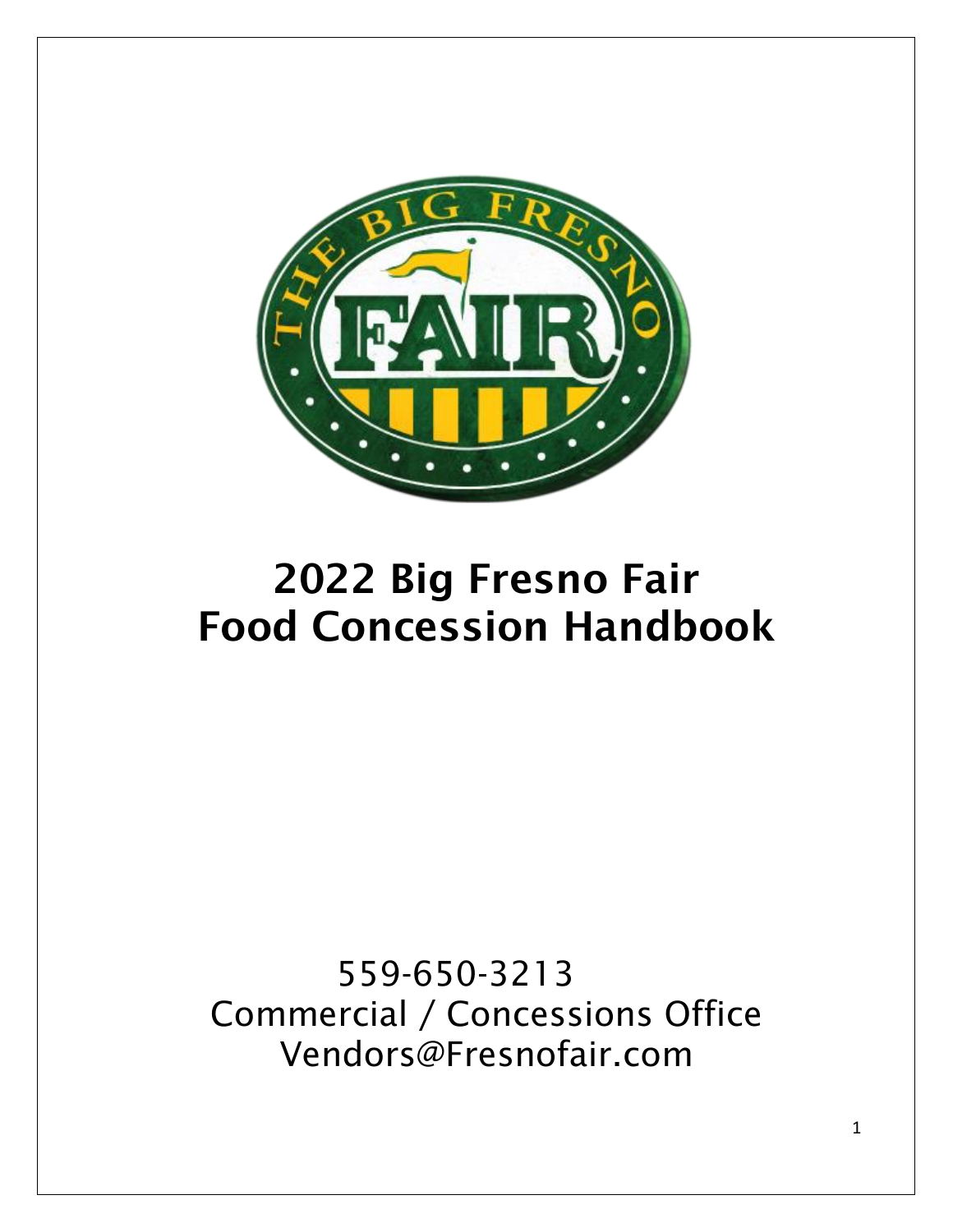# CONCESSIONS VENDORS IMPORTANT DATES AND DEADLINES

| <b>SEPTEMBER</b><br><b>SEPTEMBER 1</b> | Deadline to receive Insurance Certificate    |
|----------------------------------------|----------------------------------------------|
| SEPTEMBER 6                            | 1/2 of Guarantee Due                         |
| <b>SEPTEMBER 6</b>                     | Any "NEW" food must be submitted with prices |
| <b>SEPTEMBER 6</b>                     | All final price changes due                  |
| SEPTEMBER 15                           | Final Invoice Payment Due by 4:30 pm         |

NO PERSONAL CHECKS WILL BE ACCEPTED AFTER AUGUST 16TH; CASH, MONEY ORDER, CASHIER CHECKS OR CREDIT CARDS. WE NO LONGER ACCEPT AMERICAN EXPRESS

Vendor Office Hours: Pre-Fair 8:00am – 4:30pm During Fair 11:00am –7:00pm After 7:00pm we will be on Grounds

LOAD IN/SET UP PROCESS

### CHECK INTO VENDOR OFFFICE BEFORE YOU UNLOAD OR **SETUP**

YOU ALSO MUST HAVE PERMITS ON EVERY TRUCK AND TRAILER TO LEAVE ON LOT. NOT HAVING A PERMIT WILL RESULT IN VEHICLE BEING TOWED AT OWNERS EXPENSE. ONCE THE FAIR STARTS YOU CAN GET PERMITS IN THE VENDOR **OFFICE** 

Any vehicle parked blocking or interfering with the flow of traffic will be towed. After you have unloaded, you must proceed to find parking off of the fairgrounds. You will be responsible for any fines if you are towed.

COVID-19 REQUIREMENTS – All food vendors are required to wear face masks while working in your stands and serving customers.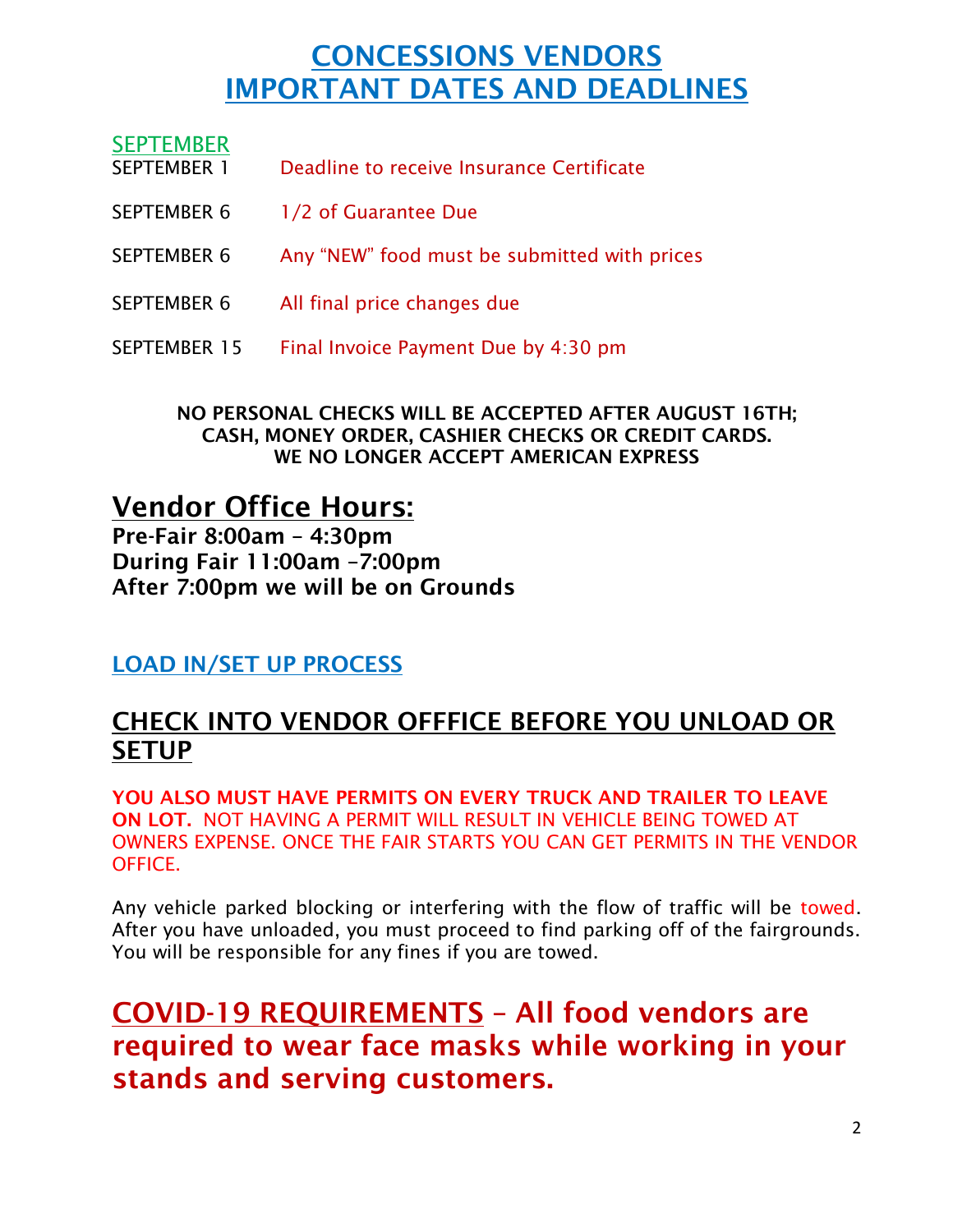# PRE FAIR DATES

If you would like to place your stand early, you may do so by making prior arrangements with the Vendor Office. Please call the office to set up the time and date. (559) 650-3213

#### **SEPTEMBER**

SEPTEMBER 28 Check in hours 8:30 A.M. – 4:30 P.M. SEPTEMBER 29 Check in hours 8:30 A.M. – 4:30 P.M. SEPTEMBER 30 Check in hours 8:30 A.M. – 4:30 P.M.

#### **OCTOBER**

| OCTOBER 1        | Check in hours 8:30 A.M. -4:30 P.M.  |
|------------------|--------------------------------------|
| OCTOBER 2        | Check in hours 8:30 A.M. - 4:30 P.M. |
| <b>OCTOBER 3</b> | Check in hours 8:30 A.M. - 4:30 P.M. |
| <b>OCTOBER 4</b> | Check in hours 8:30 A.M. - 4:30 P.M. |

# OTHER IMPORTANT DATES

**OCTOBER** 

Monday 10th Seniors' Day Gates open at 10:00 A.M. \*MUST BE OPEN

OCTOBER Wednesday 5<sup>th</sup> Thursday  $6^{\text{\tiny th}}$ Tuesday 11<sup>th</sup> Wednesday 12<sup>th</sup> Thursday 13th

Dark Days (NO HORSING RACING)

LAST DAY Sunday 16th LAST DAY

Outdoor Food & Beverage 10:00 A.M. – 11:00 P.M.

### As always, if you can open and make money, please do so!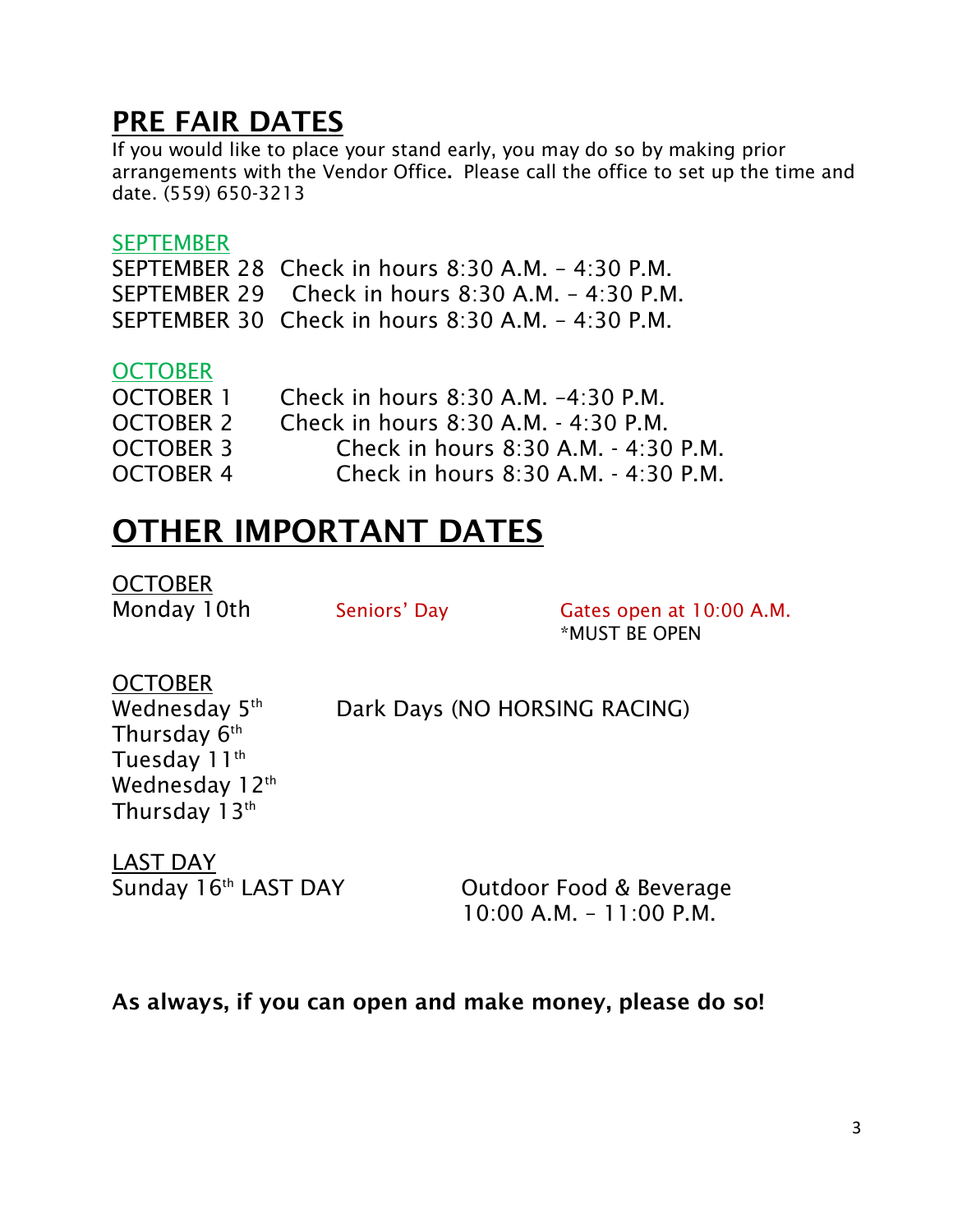# 2022 Concession Hours

### FAIR TIME HOURS: OPENING & CLOSING TIMES FOR 2022

### OUTDOOR FOOD BOOTHS

Wednesday, October 5 6 11:00 p.m. - 11:00 p.m. Thursday, October 6 10:00 a.m. - 11:00 p.m. Friday, October 7 10:00 a.m. - 12:00 a.m. Saturday, October 8 10:00 a.m. - 12:00 a.m. Sunday, October 9 10:00 a.m. - 11:00 p.m. Monday, October 10 (Seniors' Day) 10:00 a.m. - 11:00 p.m. Tuesday, October 11 1 1:00 p.m. - 11:00 p.m. Wednesday, October 12 10:00 a.m. - 11:00 p.m. Thursday, October 13 10:00 a.m. - 11:00 p.m. Friday, October 14 10:00 a.m. - 12:00 a.m. Saturday, October 15 10:00 a.m. - 12:00 a.m. Sunday, October 16 10:00 a.m. - 11:00 p.m.

### NO VENDOR MAY OPEN LATE OR CLOSE EARLY.

(Violations will result in a fine of \$50 per occurrence and a written violation which may hold bearing on returning in the future)

#### ALL FOOD CONCESSIONS MUST OPERATE DURING THE ABOVE TIMES, BUT MAY OPEN EARLIER AND REMAIN OPEN LATER.

All vehicles on grounds must display a permit & be OFF grounds by: 9:00 a.m. on Oct. 6 -10, 12 - 16 3:00 p.m. on Oct. 5 & 11

Failure to do so will result in loss of on ground permit.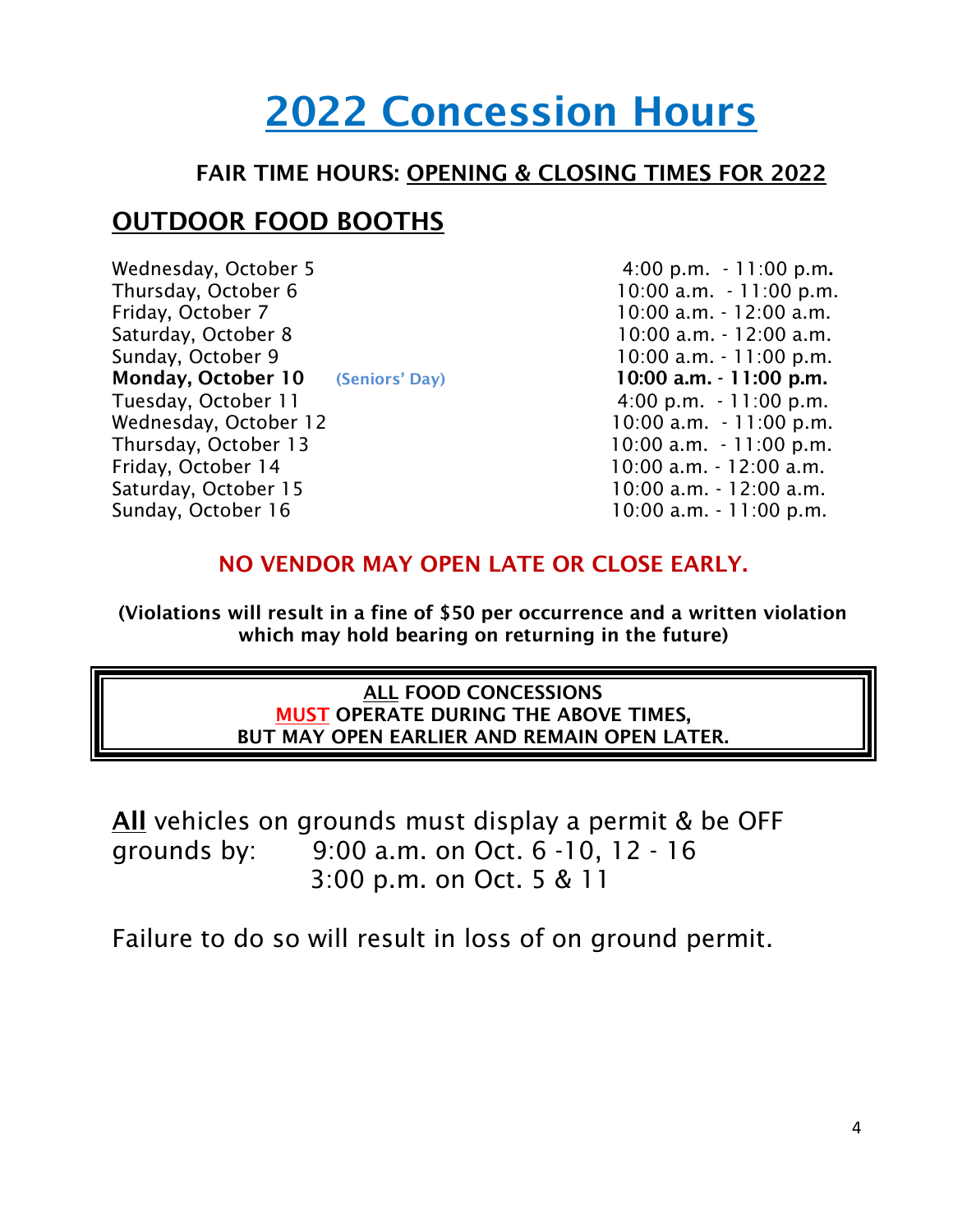### ADVERTISING MATERIALS

No person shall be permitted to distribute advertising material, handbills, coupons, fliers, tokens, or other material at the Big Fresno Fair, except from their contracted vendor booth or display space. Posting of an advertisement, bill, sign, banner or printed matter other than within the contracted space is prohibited. No one shall be allowed to solicit or distribute materials in aisles or while roving on the grounds. Anyone violating this rule is subject to removal from the Fairgrounds. It is your responsibility to be knowledgeable of the formal regulations, which are listed herein. It is also important to have all representatives, employees, and volunteers working in your exhibit to be aware of these rules and regulations. All regulations will be STRICTLY ENFORCED. Disregard of any regulations or misrepresentation on the part of the vendor will forfeit all privileges granted, fees paid, and rights to further participation in this and future fairs.

### AREA/BUILDING SUPERINTENDENTS

During fair time, an area representative from the Vendor & Concessions Department is assigned to each area of the grounds and is available for assistance. Area representatives are an integral part of the Vendor & Concessions Department and report directly to the Vendor Office. The Area Reps are representatives of the Big Fresno Fair and have the right and authority to inspect and regulate activities as outlined in the rental agreement and the Food Concessionaires Handbook under the direction of the Vendor Supervisor.

#### ATM MACHINES

There are ATM machines located throughout the Fairgrounds.

- All information booths
- First floor at the main entrance to the Brian I. Tatarian Grandstand
- Front of the Commerce Building
- Water feature between The POP! Culture Experience Building & Industry Commerce Building
- Industry Commerce Building doorway on the west side
- Entrance to The Greenhouse
- Inside the Butler Gate by the Livestock Barns

Locations are subject to change. Check grounds maps or information booths for location verification.

### BAR-B-Q'S

All open flame BBQ's/grills must be located a minimum of 20 feet from booths and a minimum of 10 feet from any permanent structure. Space for this will be allocated in advance based on your application space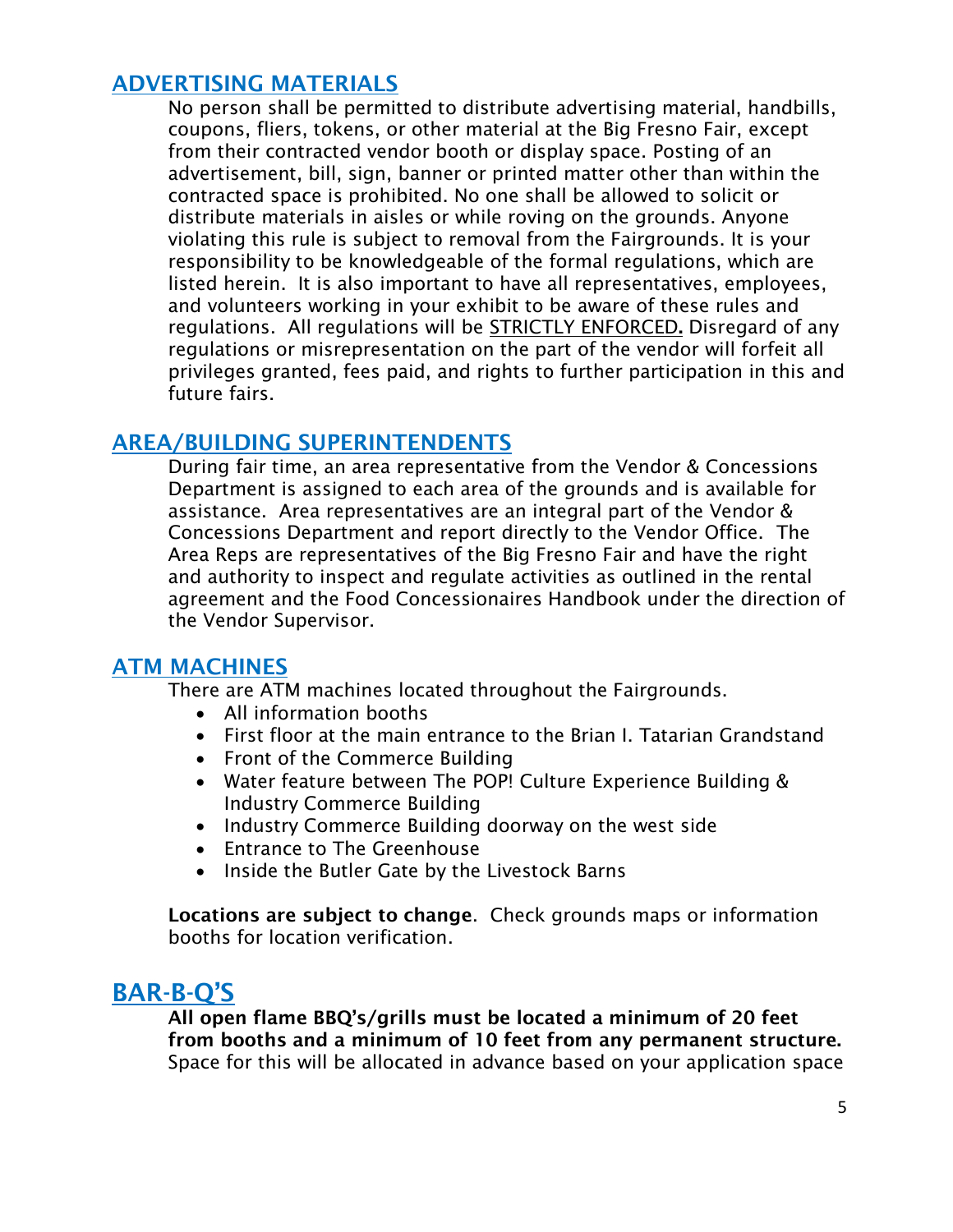requirements. BBQ's must not be accessible to the public for safety reasons. All BBQ's must have a safety barrier in front of them.

All concessionaires using a grill will need to follow the County of Fresno Department of Public Health and California Fire Marshal rules. You will be required to put a protective cover under the BBQ to keep the ground safe from any harm or destruction and have fire bricks and sand on top of the bricks.

#### BOOTH/STAND IDENTIFICATION

Each location MUST BE properly identified with the space name and number placed in a conspicuous location visible from in front of the booth/stand for the public to view. For this purpose, you must use official Fair space number provided by the Fair.

#### BOOTH/STAND LIMITATIONS

Concession spaces are set up precisely. If your stand changes after your application has been submitted to management you must submit in writing any changes prior to arrival on the fairgrounds. Additional space may or may not be available.

Any stock trucks, trailers, additional tents, that are kept on grounds will be subject to a stock truck fee of \$125.00. Prior approval is needed.

### CANCELLATION REFUND REQUESTS

It is further understood and agreed that should a contractor fail, neglect, or refuse to pay their agreement fees at the time and in the manner they become due, notify the Association of cancellation of agreement by August 27th, neglect or refuse to open and/or conduct business in said agreed space and/or stand as agreed, Association will retain all monies paid herein as liquidated damages. The parties agree that the above is considered a material breach and the Association may terminate said agreement and reassign said space to another party. It is further agreed that should a vendor notify Association of cancellation of their agreement by August 27th the Association will retain 50% of any monies deposited. After August  $27<sup>th</sup>$  there will be no refunds issued.

All cancellation refund requests must be submitted in writing explaining reason for cancellation. Request for refunds will be submitted for approval at the next regularly scheduled Board of Directors meeting.

### CASH REGISTERS

- Register numbers will be checked in prior to opening of the Fair.
- Appointments do NOT need to be made with the Vendor Office prior to opening. Auditor will be coming by so when you see them let them know your registers are ready. Cash registers and displays must be placed in a position so that customers can read their total. Cash register must be visible at ALL TIMES.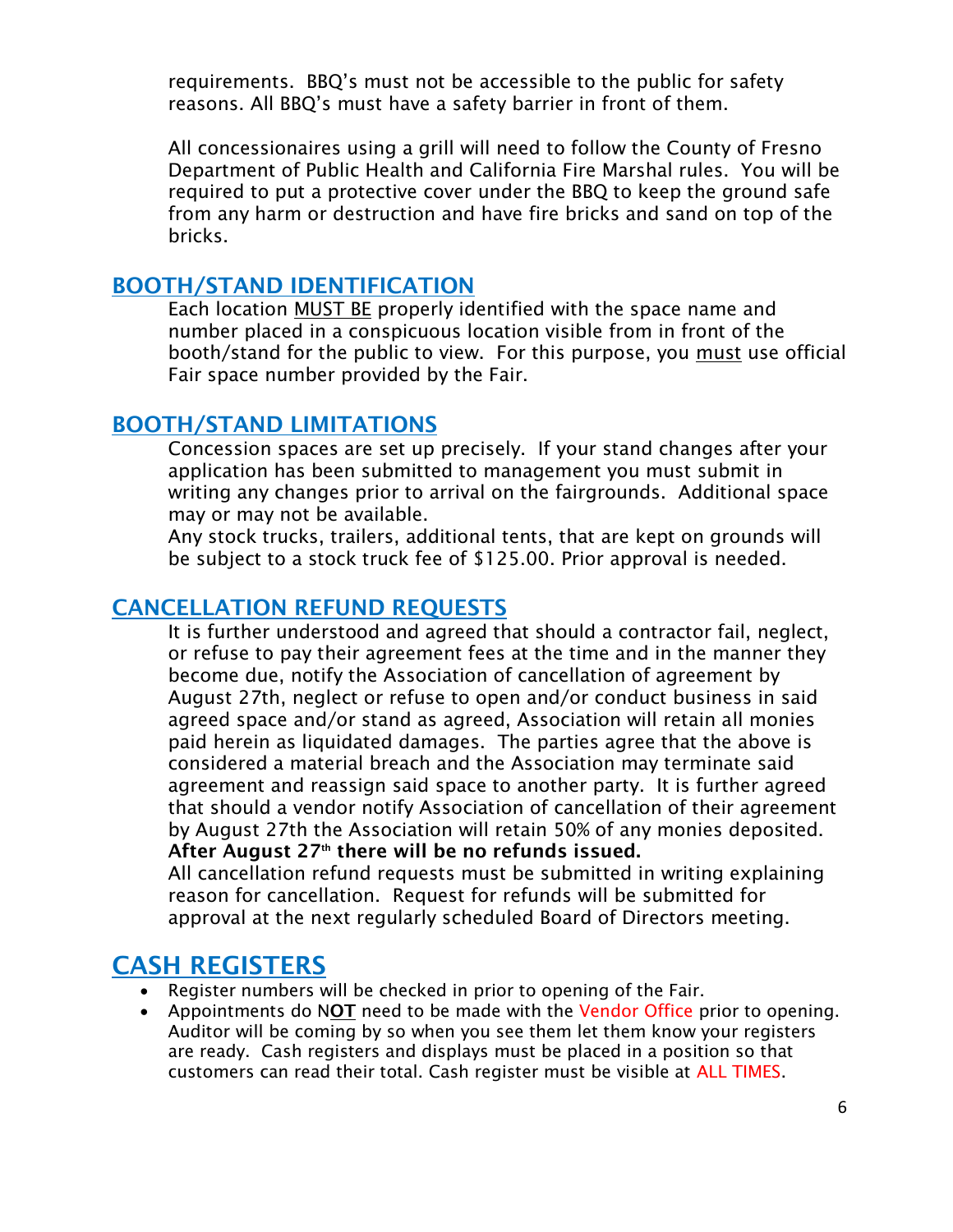- Appropriate cash registers must be used with a consecutive "Z" counter and a daily grand total. The using of any other method to keep cash or make change is STRICTLY PROHIBITED.
- Each person waiting on the public must ring up each sale, make change, and then close the cash drawer after each transaction. Cash drawer must not be kept open in between sales. If this occurs, concessionaire will be immediately removed from the fairgrounds.
- NO SALES are to be made from open drawers, cash box, under the counter, or from aprons.
- If a cashier makes an error after the sale is finalized on the register, it must be recorded on the over ring report and circled on the cash register tape. The correct sale amount must be re-rung in the cash register and must be circled in RED or BLUE ink. DO NOT USE HIGHLIGHTER. Late receipts of over rings will not be considered. Excessive over rings and any over rings exceeding \$300.00 will be put under review to be approved by fair management. If any over ring is not circled, no credit will be given. NEW: Over ring receipts must be attached to over ring sheets in order to receive credit for the over ring.
- Any breakdown of cash registers must be reported immediately to the Vendor Office 559-650-3213 or Area Rep. Do not continue to operate and do not switch out registers until notifying the Vendor Office or Area Rep as the new register will need to be checked in before using.
- Proper maintenance of registers is the responsibility of the concessionaire. Registers downtime reduces concessionaire profits and fair revenue. Down time on registers must be reported to Vendor Office immediately.
- Previous day's cash register tapes must be dropped into the drop box next door next to the Vendor Office window before 10:00 A.M. the next day or dropped each night after closing.

Any tapes not turned in will result in:

- 1st time is a verbal warning
- 2nd time is a \$100.00 fine and write up
- 3rd time is a \$200.00 fine, write up, and a possible no return invitation

Any tapes turned in after 10:00 A.M. will need to be turned in directly to auditor office. You will sign a form marking the time of tapes delivery.

- Tapes from previous day will be available the following day to be picked up with daily sheets at the Vendor Office window. If tapes are not picked up by end of fair they will be disposed of.
- Daily register tapes must include ONE (1) "X" readings and ONE (1) "Z" reading with "Z" NUMBER.

#### YOU WILL NOT BE ALLOWED TO OPEN UNTIL ALL REGISTER REQUIREMENTS ARE MET.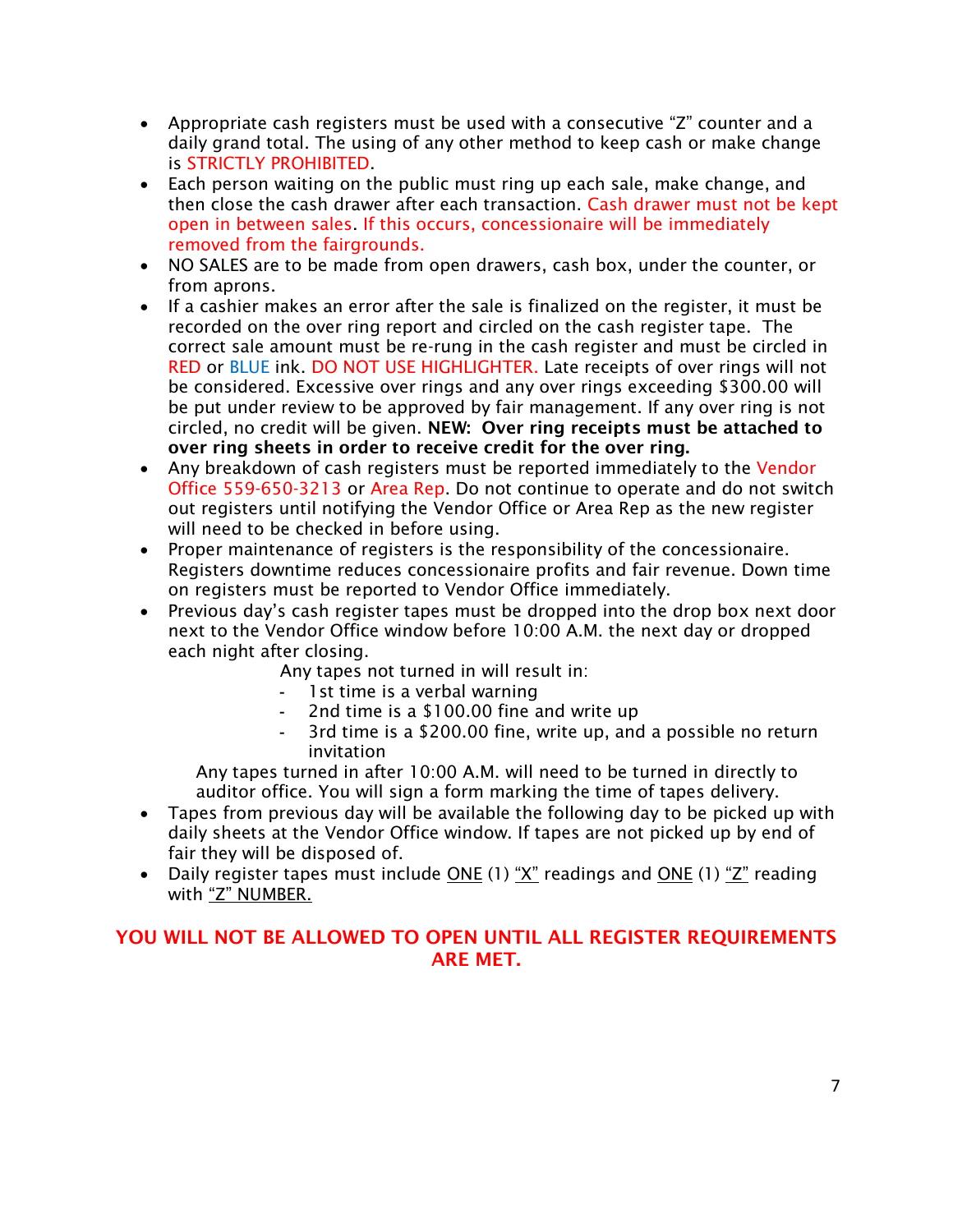## CASH REGISTER REQUIREMENTS

- "Z" counter non resettable type. GRAND TOTAL NON RESETTABLE TYPE
- "X" reading
- GRAND TOTAL NEEDS TO BE CIRCLED EVERYDAY. Must roll your tapes and use rubber bands to separate each register tape, label tapes by register, and put into Ziploc bag and label with company name and stand name.
- Description of each item being rung up. Example medium soda that is \$3 must be rung up as Medium Soda  $\varnothing$  \$3.00. It cannot just be a \$3 item. Each menu item must have its own description.
- Compulsory drawer closure.
- Cash drawer must be linked to the register and automatically open and close with each transaction.
- P. L. U. key (price look up)
- 30 day battery back-up with memory protection.
- "Current" printed date & time on detail "journal" sheet.
- Cash register serial numbers to be recorded.
- Consecutive transaction number.
- Readable tape (the key word here is **READABLE**)
- Concessionaries will be responsible for backup registers. Each back up will be given an ID number and must be reported daily.
- Registers **MUST** be positioned so customer can view total at all times (pivot display)
- We suggest you have a key protector.
- A copy of the register manual must be available.
- Concessionaire will not work from an open cash drawer.
- Register receipt tape should be available upon customer request.
- "NO SALES" are prohibited.
- **SHOW RUNNING GRAND TOTAL**
- Must have a backup cash register and the register must be closed out every night.
- Each register must have dual tape capability.

### **CLEANLINESS**

- Food & beverage concessions MUST BE kept neat and clean. You are responsible for the area around your stand and any additional seating areas used by patrons.
- DO NOT sweep trash into the street. Pick it up and dispose of it in containers.
- Grease MUST be placed in sealed 5 gallon containers or in grease barrels provided in specified locations. Barrels must be kept behind stand curtain and not in public view.
- All condiment tables MUST BE neat and clean at all times. Condiments CANNOT be placed on folding tables.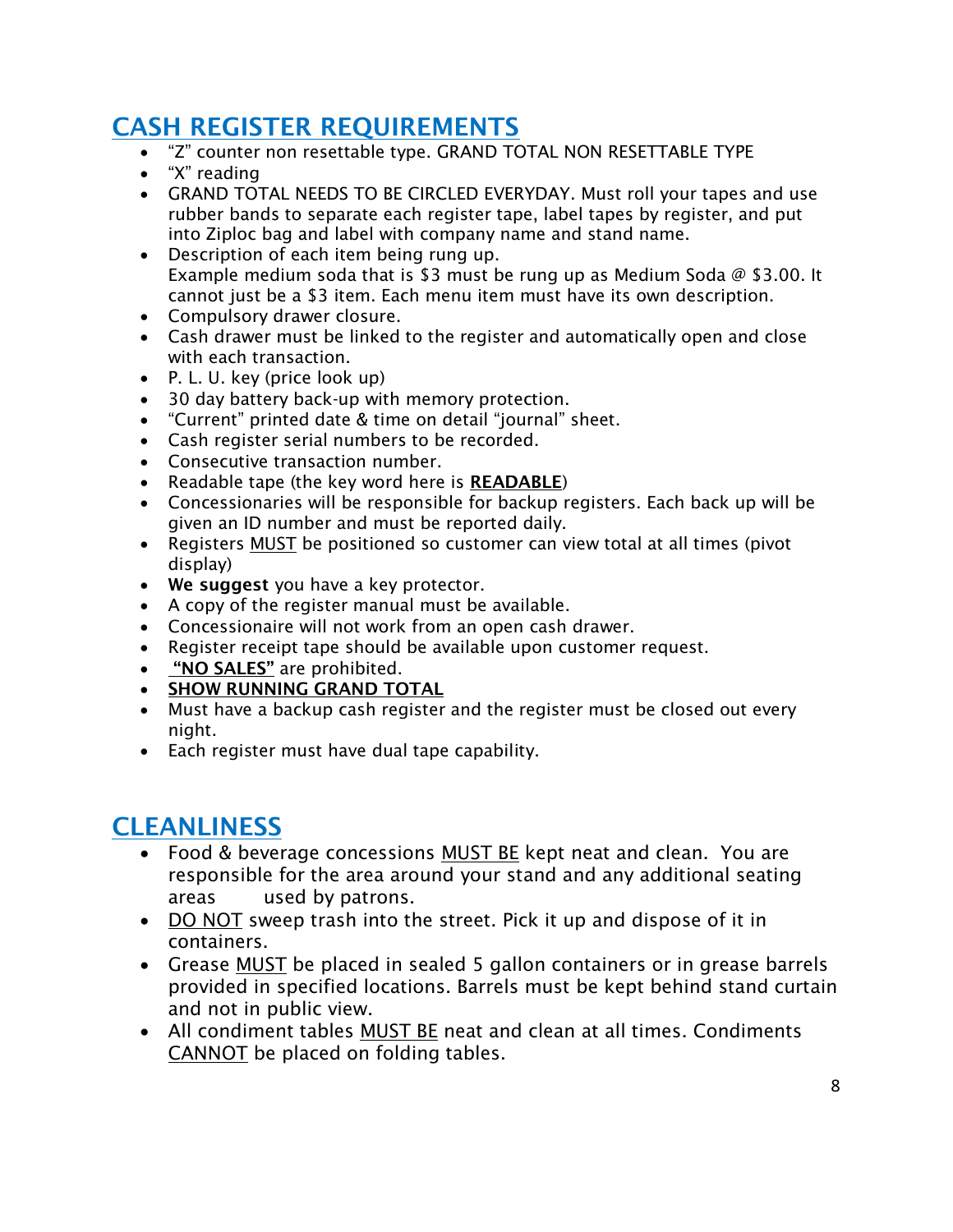- All boxes, crates, beer kegs and soft drink canisters MUST BE KEPT FROM PUBLIC VIEW.
- Hire appropriate staff to keep area clean, stocked, and presentable at ALL TIMES
- Follow rules & abide by the County of Fresno Department of Public Health.
- Appearance of concession stand must be such that all customers should be able to see into the dispensing area .

### **CLOSING**

During the fair a check out list of times will be available. Make sure you sign up for a time to check out for Sunday night or Monday morning. First check-out begins at 11:15 P.M. Sunday night. If you will be checking out Monday morning please turn in tapes Sunday after closing. Monday check out time must be no later than 11:45 A.M.

#### IF FORKLIFT IS NEEDED, PRIOR ARRANGEMENTS MUST BE MADE WITH VENDOR OFFICE PRIOR TO CLOSING NIGHT.

These procedures are being followed in order to attempt to protect you and to protect your property from being confiscated by unauthorized persons and will be appreciated if you abide by these instructions. Failure to do so could result in a non-return invitation.

### CONDUCT AND ACTIVITIES REGULATIONS

The Big Fresno Fair recognizes that a Fair is a proper forum for the free exchange of ideas necessary to a free society, yet reserves the right to regulate all activities, concessions and exhibitions on the Fairgrounds with regard to time, manner and place in pursuance of its valid interest in maintaining peace and order and protection of the general public. Contractor shall comply with all applicable State and Federal laws and be familiar with the procedures and information set forth in the rental agreement.

The Fair reserves the right to prohibit a concession or vendor or any part which in the sole judgment of the fair detracts from the character of the concession or vendor or which may be objectionable or offensive to neighboring contractors or the public. This restriction extends without limitation to persons, things, conduct, signage or printed matter.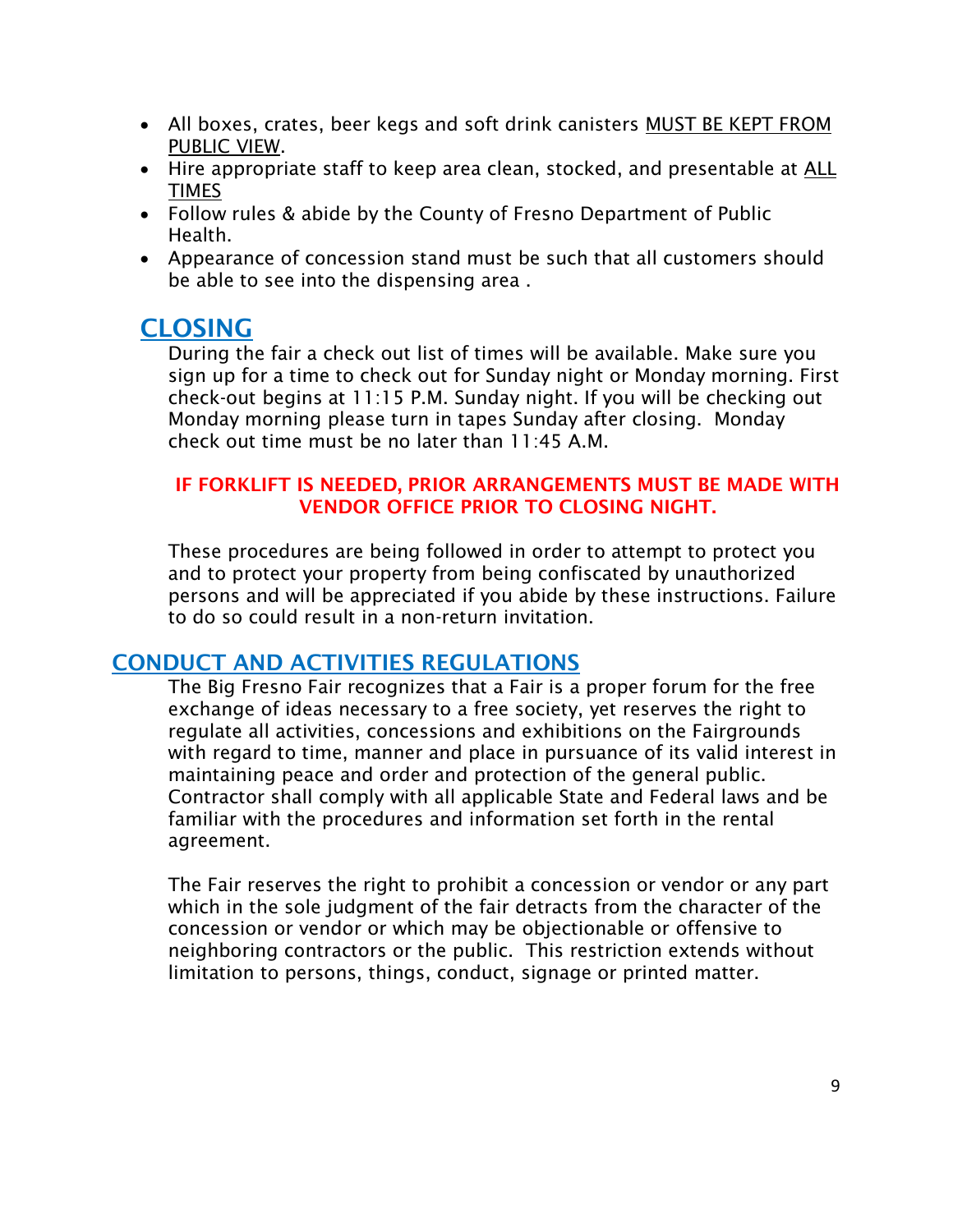#### **COPIES**

If you need assistance in making copies, they can be made in the Vendor Office for a fee. Each copy will be 15¢ for black and white 8.5x11 single sided and 70¢ color 8.5x11 single sided.

### CREDIT CARDS SALES

Credit card sales are to be rung through cash registers as well as through the credit card terminal. Cash registers have both 'cash' and 'credit' sales options. Cashiers must mark each sale as cash or credit in the register. This will be enforced. "Z" reports include a credit card sales total, a cash sales total, and a total sales total. Concessionaires MUST submit batch reports from all credit card terminals to us daily. Batch reports must include daily totals as well as the detail of each transaction, including date and time. In the event that these amounts do not match we will add any discrepancy into your daily sales totals and use the adjusted amount for rent calculations.

### DAMAGES

Outdoor food vendors are responsible for any damage to surface of the asphalt. To minimize damage, plywood may be placed under cooking equipment, grease barrels, etc. Charges for damages will be billed after the fair. To avoid charges, bring any pre-existing damage to the attention of the Vendor Office prior to occupying the space.

You agree to promptly reimburse and pay the Big Fresno Fair for any damages to Fair property or equipment that you, your employees, or your agents cause during the term of the Rental Agreement/Contract.

#### DRUG-FREE WORKPLACE

In a commitment to safeguard the health of our employees and to provide a safe environment for everyone, we have a DRUG-FREE WORKPLACE policy that extends to all of our vendors. Our policy now formally states that substance abuse will not be tolerated on the fairgrounds, including parking lots. This prohibition includes the possession, use or sale of illegal drugs or being under the influence of alcohol.

Any person in possession or under the influence of alcohol or illegal drugs will be immediately removed from the fairgrounds. It is important that all of us work together to deal with the substance abuse to make this a safer and even more rewarding place to work.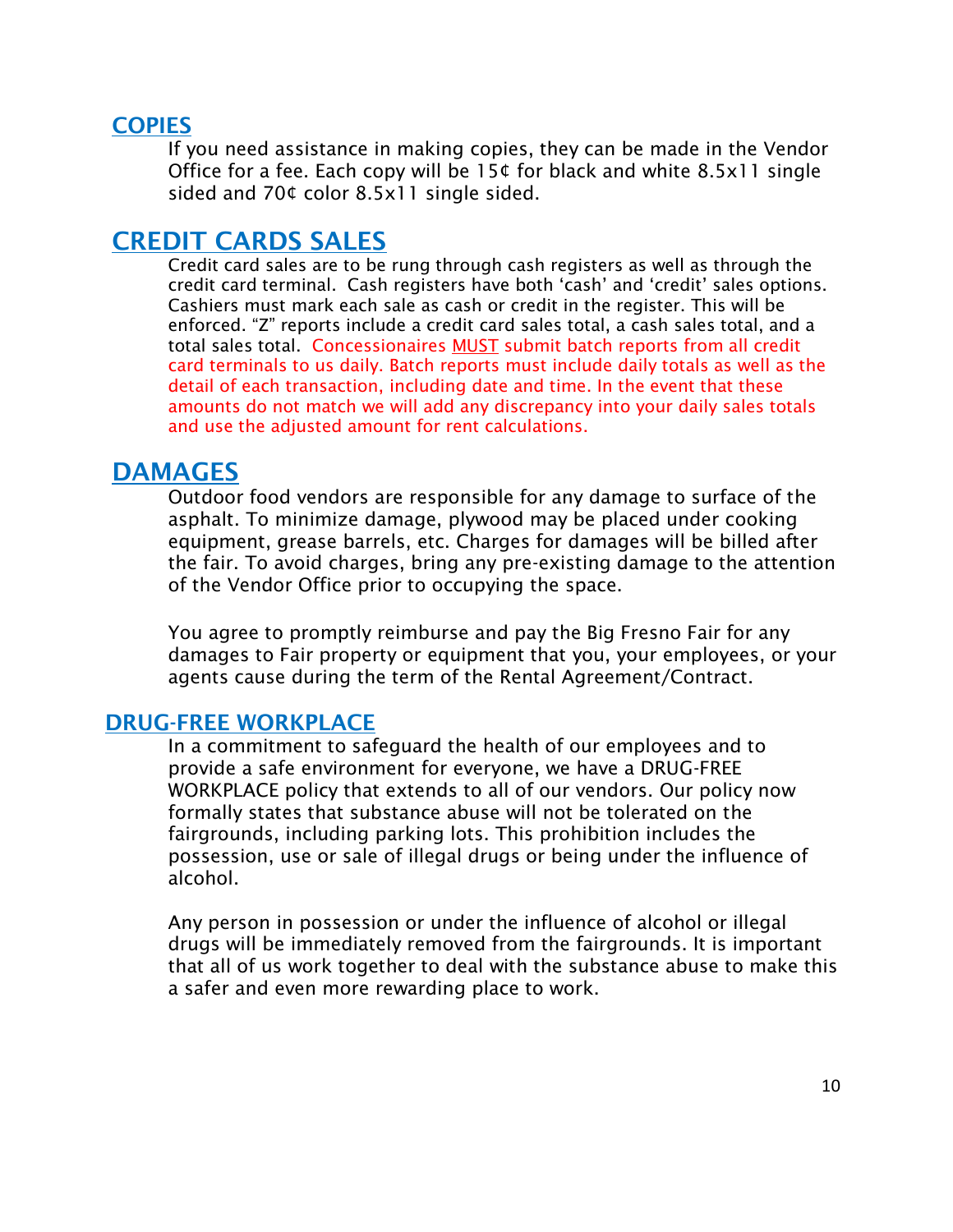### ELECTRICAL AND PLUMBING

All electrical and plumbing changes must be approved by the Vendor Office.

Electrical surcharge for concessionaires: see order form for pricing.

Electrical installations will conform to the Electrical Safety Code of the State of California (The use of over length extension cords will not be permitted inside of any building or outside stands. Cords must be 3 wire grounded and of appropriate size for load and U.L. approved.) Do not connect extension cord to extension cord, provide the proper amount of extension for the space needed.

#### VENDORS MUST NOT USE SO MUCH ELECTRICAL POWER THAT IT WILL OVERLOAD THE CIRCUITS.

All trailers, lighting, and displays must be LED. All string lights must have bulbs/caps.

#### EXCLUSIVITIES & METHOD OF SELECTION

Please note the Big Fresno Fair does not grant exclusivity for products, services or exhibits. As fair time approaches and as booth spaces become limited, vendors with similar or same products may, by necessity, be placed in close proximity. If you are found to be selling products not on your contract, you will be asked to remove these items immediately. You will also be issued a written violation. Issuance of 3 violations will result in closure/removal of your booth.

#### FINES

Any fines that the fair receives as a result of a vendor will be passed on to the commercial or concession vendor.

#### FIRE REGULATIONS

The State Fire Marshal requests the following Rules and Regulations be brought to the attention of all contractors. Also find enclosed, Code Enforcement pamphlet. These rules are in accordance with State Fire Laws:

#### BOOTH LOCATION

Booth location must be a minimum of 10 feet from any permanent structure. This includes any backyard tent or canopy, as well.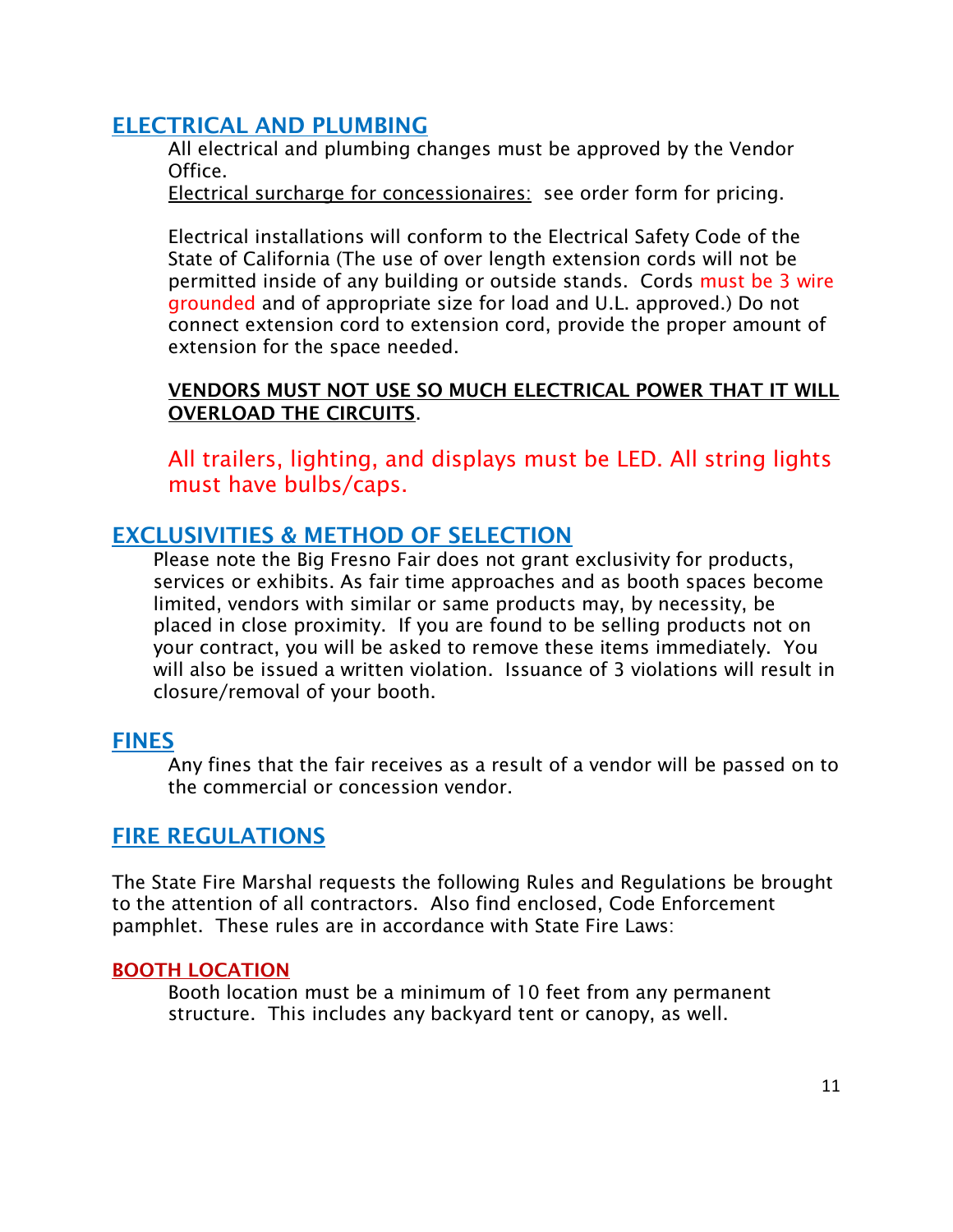#### FLAME PROOFING

All flammable, decorative material, tablecloths, etc. must be flame proofed to meet the requirements of the State Fire Marshal. All flame proofing must be done prior to installation in any building or fairgrounds premises. All tents and canvas covering shall be flame proofed in accordance with fire regulations. A certificate of flame proofing WILL be required to be inspected by the State Fire Marshal. For information on flame proofing you may contact any fire extinguisher company.

#### COMBUSTIBLE TRASH

All combustible trash must be removed daily. There will be no combustible trash storage allowed behind any of the displays (inside or outside of the buildings).

#### FLAMMABLE LIQUIDS

All demonstrations or display stands using flammable liquids, must have approval by the State Fire Marshal.

#### LIQUID PETROLEUM GASES

No person shall install or maintain an L.P. gas container without a permit.

#### AISLE & EXIT WAYS

All aisles and exit ways are to be kept clear of all storage, etc. at all times.

#### EXIT DOORS

All exit doors shall be operable from the inside without any special effort or knowledge. All locks and chains shall be removed.

#### FIRE HOSES & EXTINGUISHERS

All fire hoses and extinguishers shall be accessible and unobstructed at all times.

#### PARKING

Parking in and around buildings will not be allowed. Fire lanes shall be maintained and unobstructed at all times. Yellow contact card with driver information with name and phone number must be placed in vehicle window or vehicle will be towed. Violator's vehicles will be towed away at owner's expense.

#### FIRE HAZARD

All automobiles on display shall have the gas tanks sealed and battery disconnected.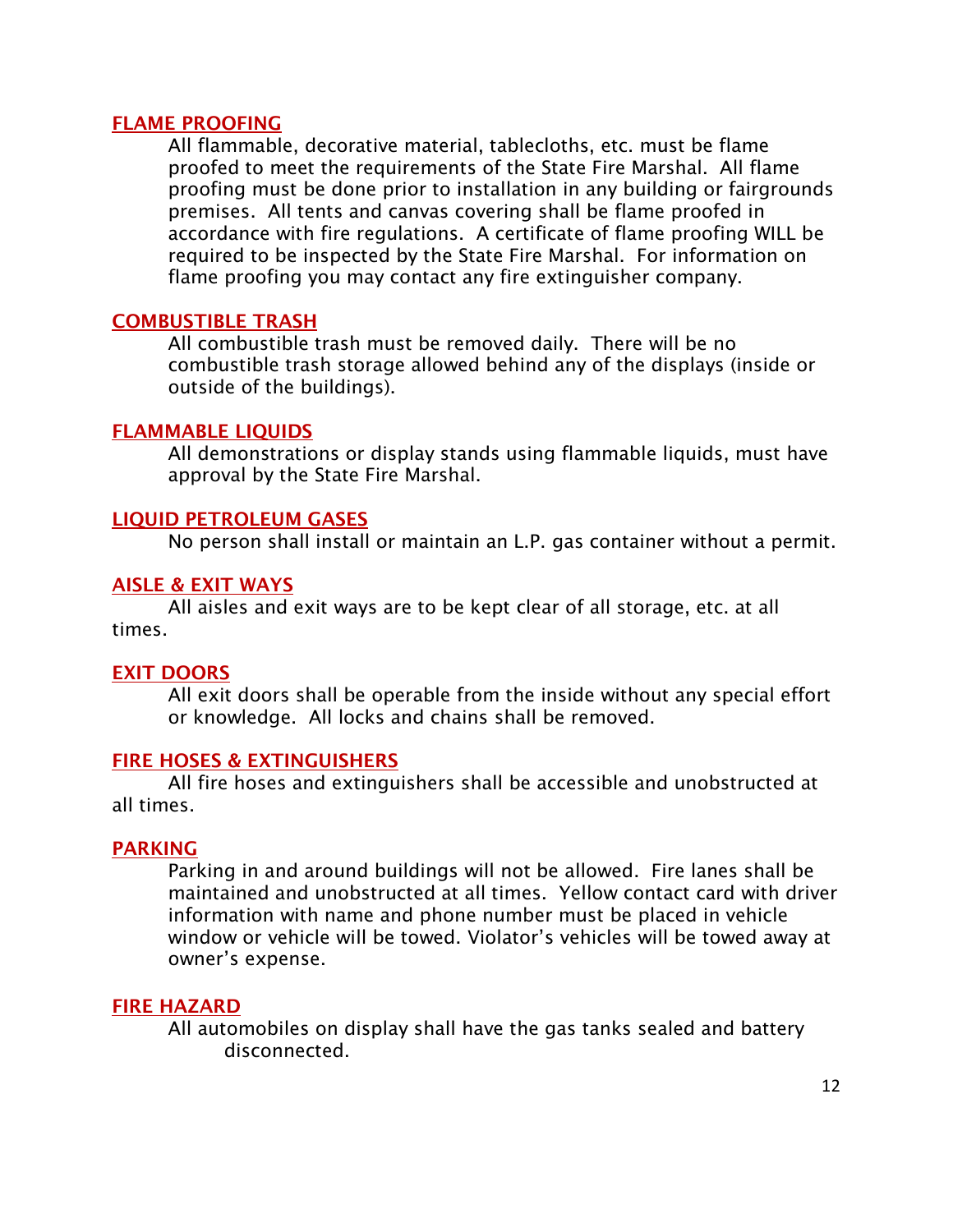#### CYLINDER STORAGE

All compressed gas cylinders shall be secured against tipping.

### \*\*\*\*\*\*THESE LAWS WILL BE ENFORCED\*\*\*\*\*\*

#### FIRST AID

Professional medical personnel are on the grounds during all operating hours of the Fair. Please direct any persons needing medical assistance to our First Aid Office, which is located on the South Side of the Livin' Local Marketplace Building.

### FOOD SAFETY CERTIFICATION

All food concessionaires will be required to provide verification of FOOD **SAFETY** 

CERTIFICATION with contract. Copy must be kept inside of booth as well and posted where it is visible to public.

#### **FORKLIFTS**

Any person operating or driving a forklift on **Fair property MUST** be a CFSA certified forklift operator. There will be a Forklift charge of \$50.00 per pallet/item moved during Fair. A CFSA certified operator is included within the charge.

#### GOLF CART RULES

#### THE USE OF GOLF CARTS ON THE FAIRGROUNDS HAS BECOME A SERIOUS CONCERN OF FAIR MANAGEMENT. IF THE FOLLOWING RULES ARE NOT SERIOUSLY ADHERED TO, THE PRIVILEGE OF USE MAY BE REVOKED TO ALL.

- Golf Cart fee is \$100.00 to be paid in full with credentials.
- In order to operate a cart (electric or gas powered) on the fairgrounds, you must have an official BIG FRESNO FAIR permit sticker obtained at the Vendor Office.
- You must have prior approval from the Vendor Office in order to operate a cart. Insurance coverage must be included on your liability insurance policy. Credentials will be enclosed in packet.
- ONLY LICENSED DRIVERS may operate carts on the Fairgrounds.
- No open alcoholic beverage containers are allowed on carts, and no cart driver shall be under the influence of alcohol.
- Cart drivers must use perimeter roads whenever possible.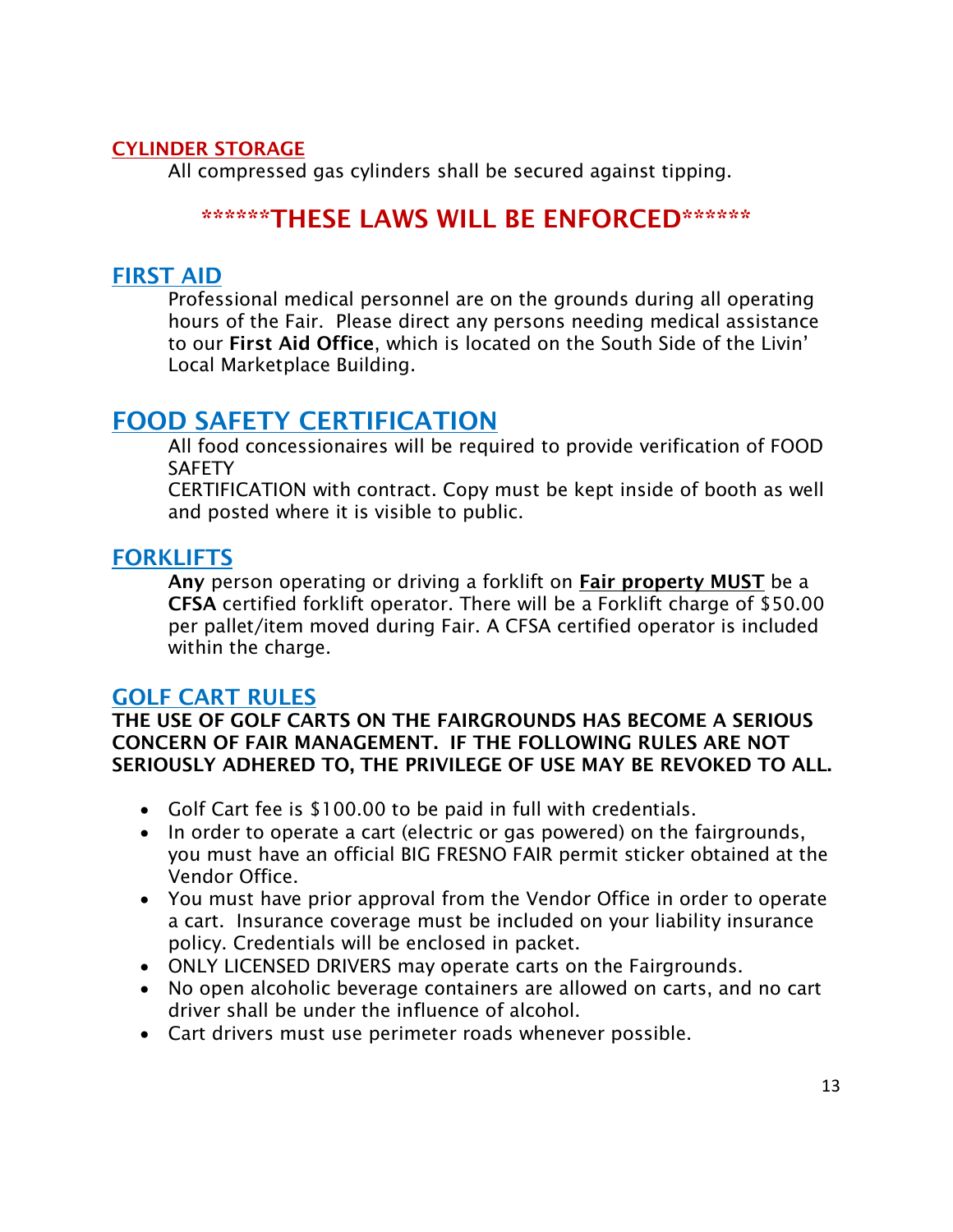- Cart usage must be limited to business purposes only. NO JOYRIDING.
- Carts should be kept at a reasonable speed at all times. If, in the opinion of the Fair you are caught speeding or driving recklessly, the Fair's decision in the matter will be final. If any cart or use of cart, in the opinion of the Fair is deemed unsafe, the permit for said cart will be revoked.
- Carts operated on the Fairgrounds must have a key for operation and must not have the key left in the ignition.
- Carts MUST NEVER be parked in pedestrian traffic areas, doorways or blocking fire hydrants.
- All golf carts are to yield to pedestrians and vehicles at all times.
- Cart drivers MUST avoid heavily congested areas.
- You must schedule your deliveries with carts prior to 3:00 P.M.
- In order to relieve congestion on the Fairgrounds all golf carts must be parked by 5:30 P.M or earlier when warranted.
- Legs, feet, and arms must be kept inside the cart at all times during operation.
- California Motor Vehicle Laws apply to all operation of golf carts.
- Every passenger on the golf cart must have a seat as described by the manufacturer.
- All riders must have credentials to enter the fair
- Bicycles also require permits and fall under the same rules and regulations as carts. Bicycle permits are free of charge and may be obtained from the Vendor Office.

#### FAILURE TO COMPLY WITH THE RULES WILL RESULT IN CANCELLATION OF THE PERMIT AND THE CART WILL BE IMPOUNDED BY THE FAIR FOR THE DURATION. SHOULD CART PERMIT BE CANCELED, THE FEE WILL NOT BE **REFUNDED.**

#### GREASE BARRELS

Any grease barrels that are needed must be ordered on your application. Once the barrels are full please advise the office so they can make arrangements to exchange the barrel for an empty one. When you need your barrel emptied you will get an orange cone from us and put it outside of stand.

### GUARANTEE/VENDOR FEES

#### No personal checks will be accepted after September 1st

The Fair will charge \$35.00 on all checks refused by the bank. Displays/stands cannot be placed until all monies due the Fair have been paid in full or other payment arrangements have been made.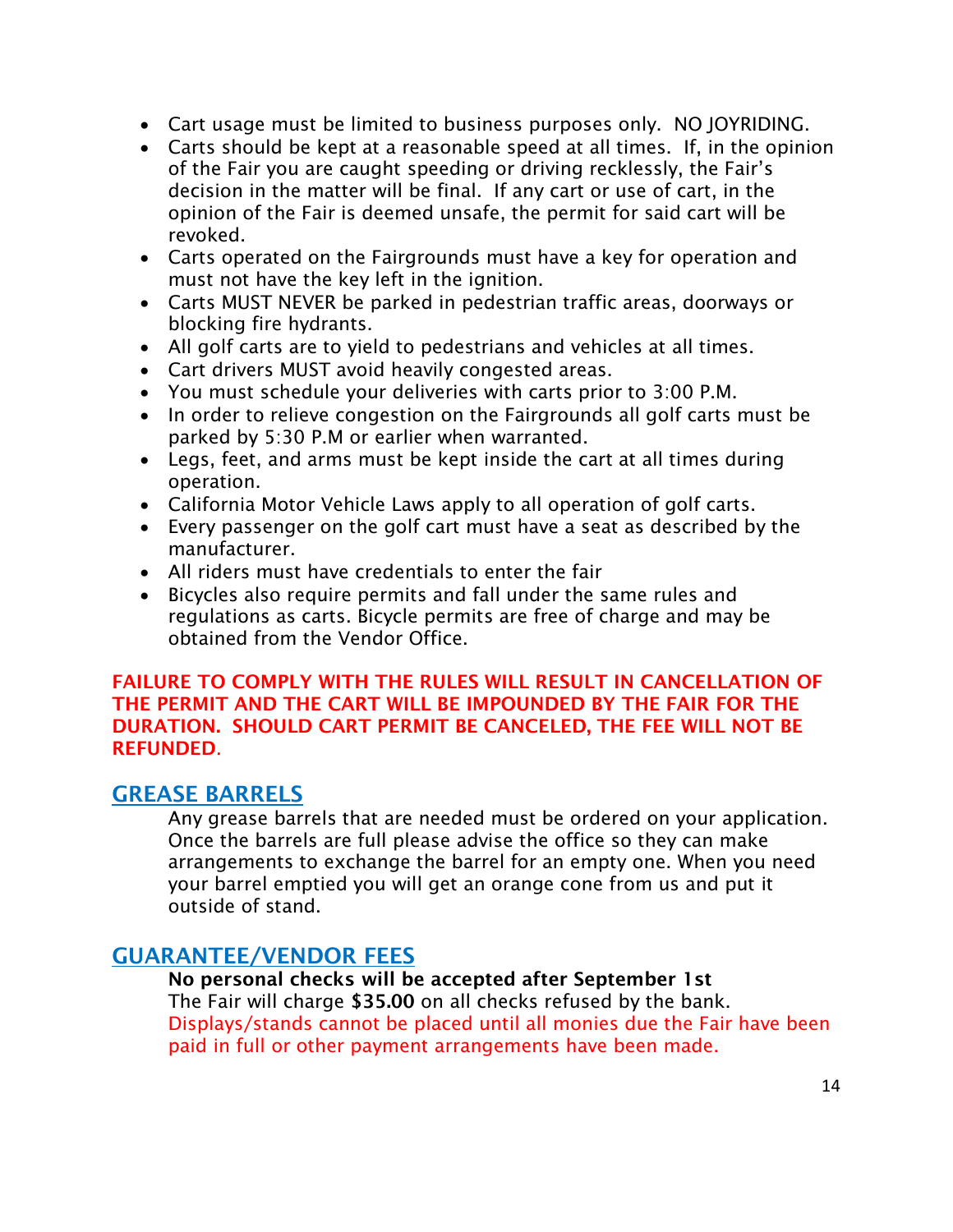Fees thereafter must be paid by cash, money order, cashier's check or credit card. We no longer accept American Express.

#### GUEST SERVICES

Guest Services and our Found Child Center the "Gingerbread House" is located West of the Commerce Building and to the North of the Chance Entrance. Anyone seeking information, assistance, wishing to make suggestions, complaints or find a lost child should be directed to the Guest services/Found Child Center.

### HEALTH DEPARTMENT REQUIREMENTS

All concessionaires selling food or beverages must comply with the requirements of the California Uniform Retail Food Facilities Law and have a current permit to operate, issued by the Fresno County Department of Health. Health Department permit fees must be paid prior to the first day of the fair, or you will not be allowed to operate. A copy of most recent environmental health inspection report must be retained at the food facility. If you have any questions regarding Health Department requirements or permits, call Consumer Food Protection Program at (559) 600-3357.

#### ALL HEALTH FEES MUST BE PAID BEFORE YOU OPEN FOR BUSINESS (\$55.25) PAYABLE TO THE BIG FRESNO FAIR.

#### ICE COMPANY

The Fair has contracted with Arctic Ice Company for ice during the Fair. The price per bag will be determined before fair. Arctic Ice will be visiting each concession stand to fill your ice needs. If you need assistance arranging ice delivery, please contact the Vendor Office. If you are renting ice boxes to put your food in, it will be \$100.00 per box for electricity payable to The Big Fresno Fair.

#### INFORMATION BOOTHS

Information Booths provide directions, answer questions and offer general assistance to all Fairgoers. We have four booths located on our grounds which are open from the time gates open until 10:00 PM daily. The four locations are at the Chance Entrance, the Butler Entrance, the front of the Grandstand and the north side of the Sports Zone. A cup of water is available to patrons in all booths.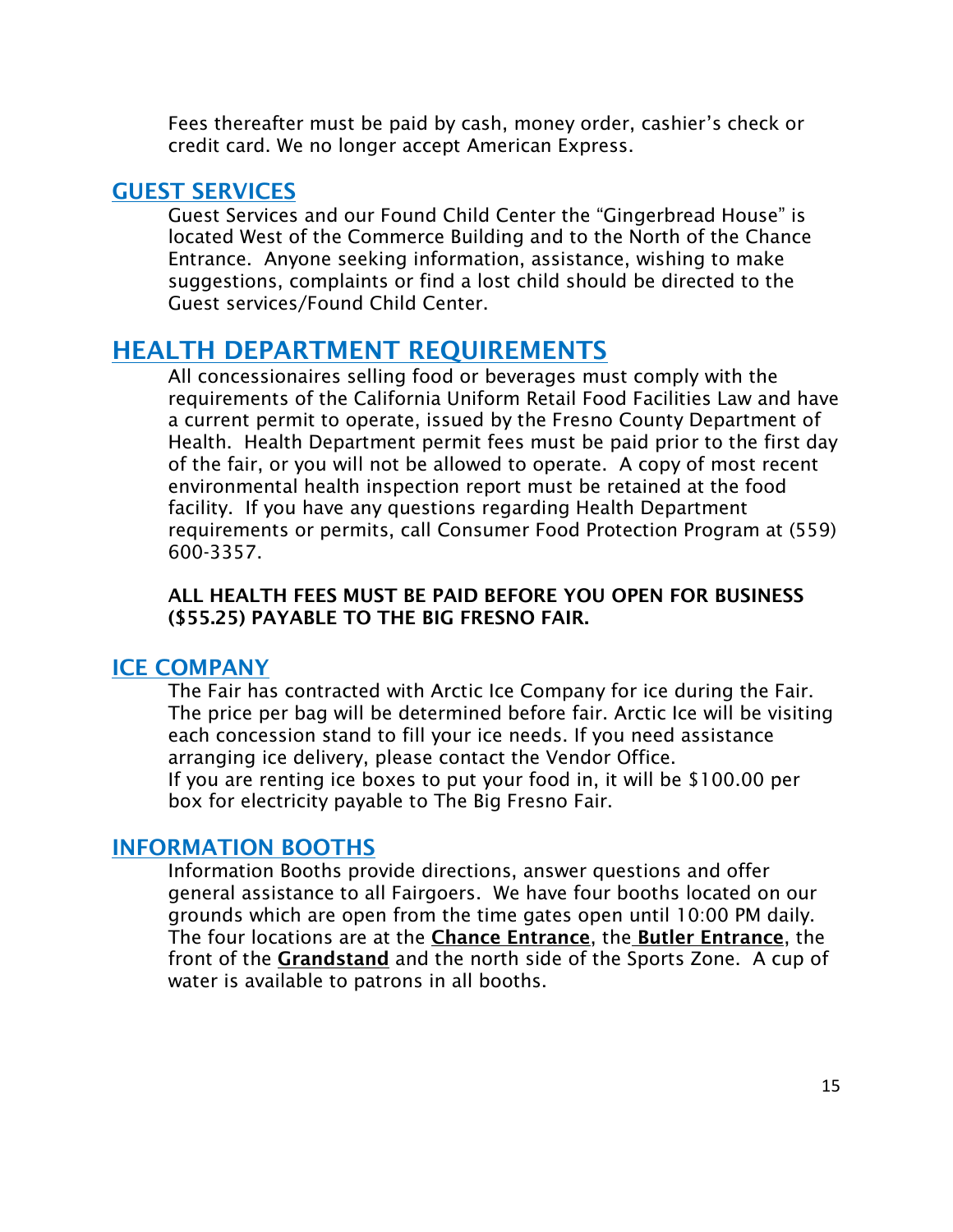#### INSURANCE

The Big Fresno Fair and the State of California requires all contractors to have a liability policy that shall be provided and maintained throughout their occupancy at the Fairgrounds.

YOU MAY PURCHASE INSURANCE THROUGH THE FAIR'S VENDOR OFFICE IF YOU DON'T HAVE YOUR OWN.

CONCESSIONS \$ 195.00

The State of California requires proof of Workers' Compensation Insurance coverage for all concessionaires and commercial vendors who are not an independent contractor and have paid or volunteer employees. A certificate of Workers Compensation Coverage must be provided.

Certificates of Insurance MUST specify coverage for both electric or gas powered golf carts, powered carts and cycles, or listed with CFSA. If name on insurance is different from name on Fair's contract, make sure you have both names on certificate.

#### VERY IMPORTANT.

Insurance is due by September  $1<sup>st</sup>$ . If your insurance renews later just let us know and we will make that note.

The following MUST be on your insurance verbatim:

List as Additional Insured:

"That the State of California, the California Fair Services Authority, the District Agricultural Association, County Fair, the County in which the County Fair is located, Lessor/ Sublessor if fair site is leased/subleased, Citrus Fruit Fair, California Exposition and State Fair, or Entities (public or non-profit) operating California designated agricultural fairs, their directors, officers, agents, servants, and employees are made additional insured, but only insofar as the operations under this contract are concerned."

- 30 DAY CANCELLATION
- CERTIFICATE HOLDER

 FRESNO FAIR 1121 S. CHANCE AVE FRESNO, CA 93702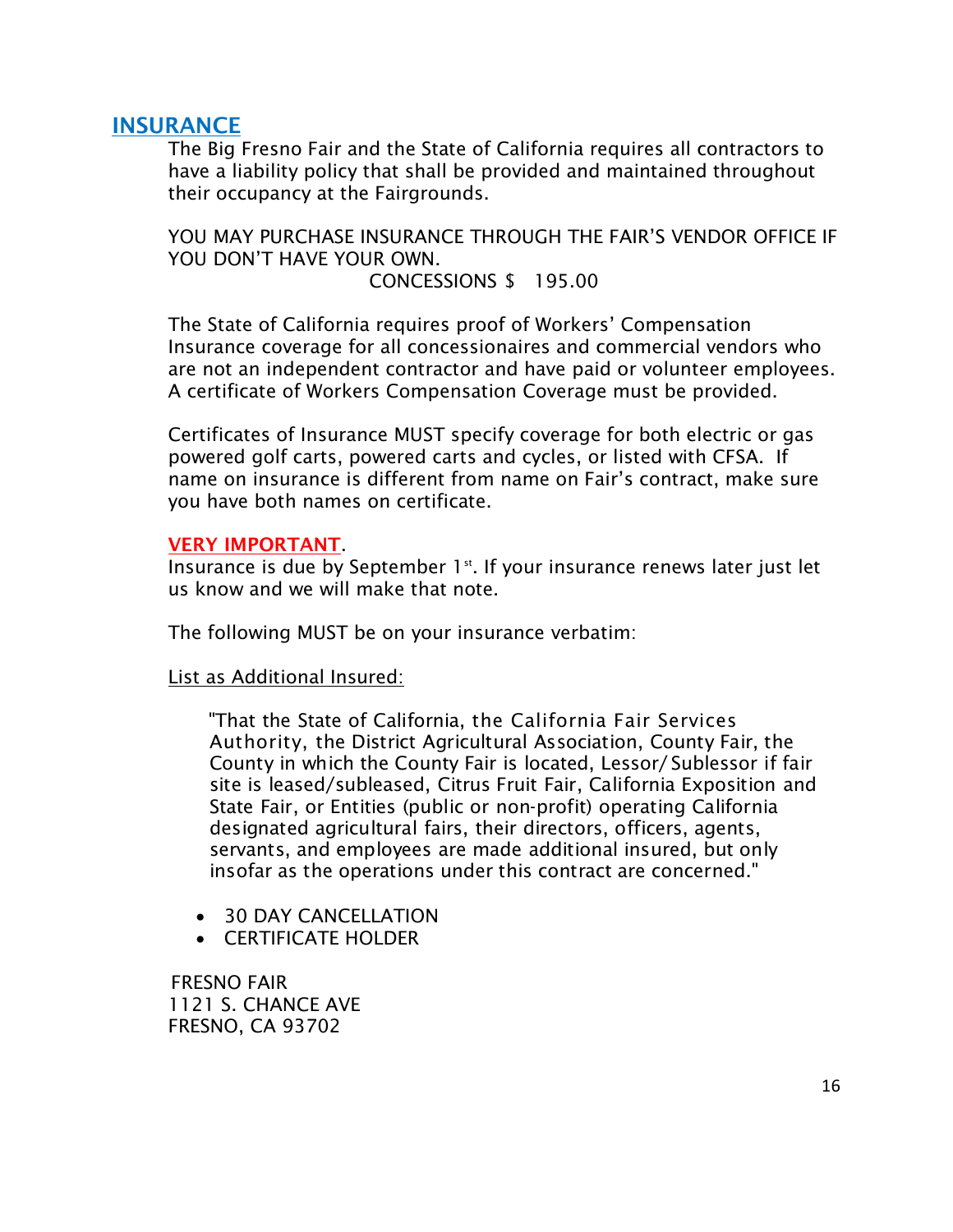#### INTERNET

If you require internet service, please contact Comcast at 1-800-391-3000. In some areas where wires must be flown, the Fair may deny phone service due to aesthetic or safety purposes.

#### LOAD IN/SET UP PROCESS

Before any setup can begin, an authorized representative from your company must check in at vendor office to pick up your credentials packet. Vehicles that are unloading during the time they are setting up their trailer, stand, or booth, must display a "Vehicle ID Permit" visible on the dashboard, or they will be towed. Any vehicle parked blocking or interfering with the flow of traffic will be towed. After you have unloaded, you must proceed to find parking off of the fairgrounds. You will be responsible for any fines if you are towed. Please be mindful of other vendors and their vendor space and keep aisles/streets clear from trash and boxes. EVERYONE MUST breakdown cardboard boxes. Early planning and vendor construction will avoid much of the last minute confusion. All boxes, crates and debris must be removed prior to opening day of the Fair.

### LOGOS

Cups, etc. MAY NOT have logos or advertisements from other fairs, shows, or beverage companies other than Pepsi. This will be strictly enforced.

### LOST and FOUND ITEMS

During the fair, all lost and found items are taken to the on-grounds police office located in the front of the Grandstand. After the fair all items are taken to the Fresno Police Department. CALL POLICE OFFICER JANETTE OLSON: 559-621-2342

#### LOST PARENTS

Wristbands are **FREE** to every child and patron who walks in as a guest of the Big Fresno Fair. Wristbands are to help provide information to police and guest services in case of a separation from group or party. Patrons are responsible to put their phone number clearly on wristband.

#### MAINTENANCE REQUESTS

If you require maintenance assistance for hookups, plumbing or electrical, please come to the Vendor Office to fill out a Maintenance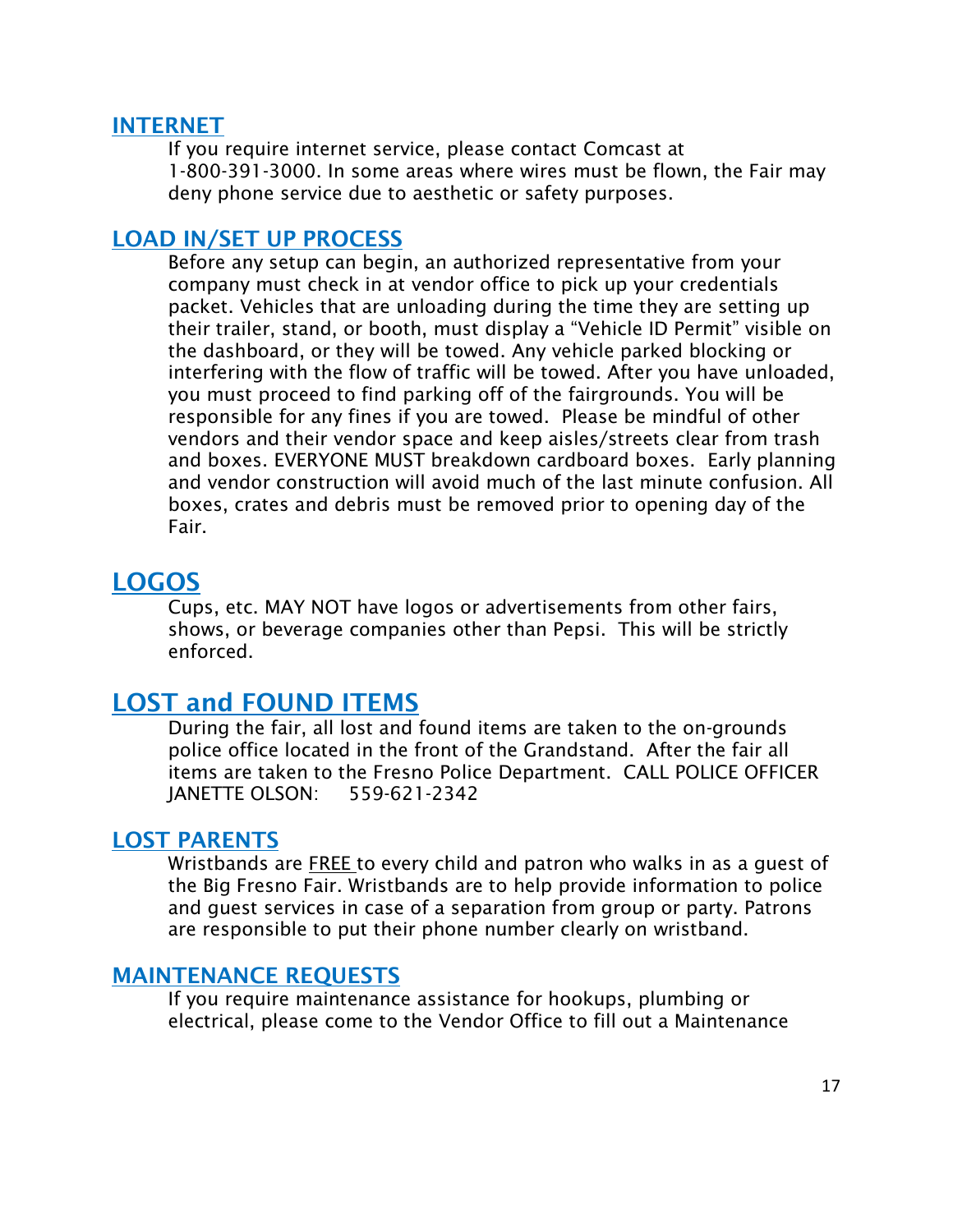Request Form. If there is an emergency or power outage, contact us by phone at 559-650-3213.

#### MEDIA PROTOCOL

The Media on grounds at The Big Fresno Fair are critical to the Fair's overall success. As such, please respect our media and their time. Do not approach the media regarding your product/business directly. Our public relations team works diligently to feature a wide variety of exhibitors and vendors at The Big Fresno Fair. If you have a product that you would like the media to be aware of, please contact our public relations team directly. Should media approach you for an interview, please be sure a member of the public relations team is there. Public Relations Team Contact Information: Danielle Griffin, Communications Director 559-994- 3133 or [danielle@cohencommunications.com.](mailto:danielle@cohencommunications.com)

#### OVERNIGHT PARKING/DEAD STORAGE/SHOWERS

Overnight parking is not allowed in the paid parking lots (Butler/Infield/Chance Parking Lots) of the Fair. Large trailers and vehicles (dead storage only) can be parked in the Chili's Parking Lot located at the northeast corner of Maple and Butler Street; you must obtain a parking pass from the Vendor Office.

There is NO sleeping in vehicles in any parking lot, including the RV parking; anyone caught sleeping in vehicles other than their RV will be subject to fine and removal from the premises.

There are NO showers available on grounds. If anyone is caught showering inside the fair they will be subject to losing their vendor space and removal from the premises.

#### PARKING AND GATE INFORMATION

All parking permits are to be obtained through the Vendor Office. Parking on grounds is prohibited during regular fair time hours. All vehicles entering the grounds must have a pass and enter through Gate #2, which is located south of the Administration Building on Chance Ave. You must have company name, phone number, space number, and place the pass in a visible location on your dashboard.

Parking for Concessionaires will be in the employee parking lot, which is located on the South East corner of Butler and Maple lot. You will be issued parking permits for this lot. Concessionaires must request the number of passes needed on Order Form, to be approved by management. A shuttle will take you to and from the Fairgrounds. Hours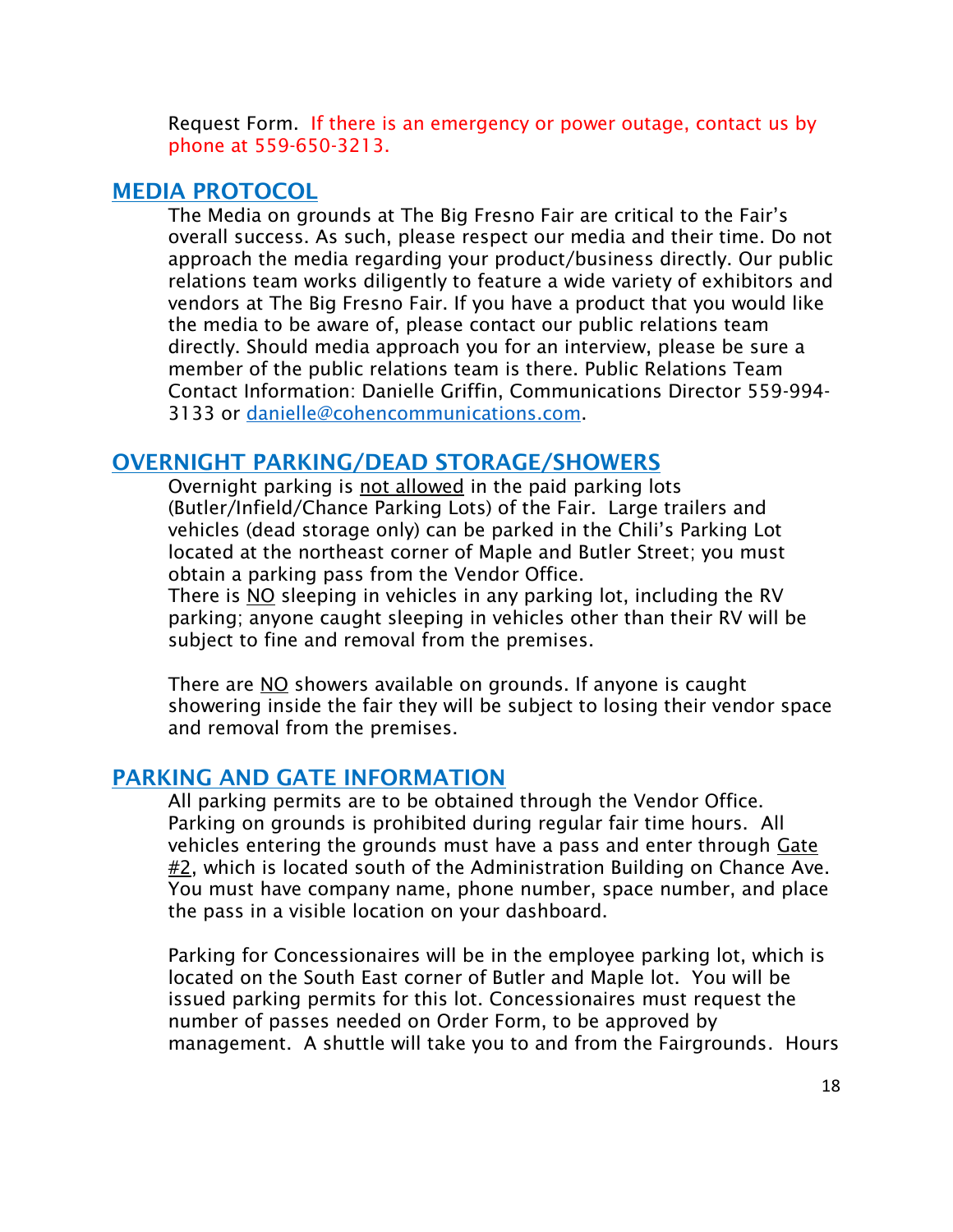begin at 6:00 a.m. every day; last shuttle during the week is 11:30 p.m. and weekends 12:30 a.m.

Friends of the Fair parking is available in the lot located at the North West Corner of Chance and Lane for \$200.00 and can be purchased through your application. (LIMITED AMOUNT AVAILABLE)

### PAYMENT

When the percentage of gross, exceeds the prepaid payment guarantee, concessionaires are to pay on Saturday October 8<sup>th</sup>, Wednesday October  $12<sup>th</sup>$ , and Sunday October 16<sup>th</sup>, or you may pay daily between the hours of 10:00 A.M. and 4:00 P.M. in the Administration Office with Accounting.

### PEPSI

Pepsi is the official beverage sponsor of the Big Fresno Fair. You may only serve Pepsi products in Pepsi cups or approved souvenir cups. They will begin making deliveries Tuesday before fair opening. You may set up a charge account at least six (6) weeks before fair starts, otherwise you will be on C.O.D. NO CASH Please contact: Dan Sigala at 559-351-2570 (New Accounts and Issues) or Joseph Aguilar 559-547-0567 (Orders).

### PERSONNEL - SERVICE

It is of the utmost importance that our rapport with our guests be a positive experience for all.

- YOUR BOOTH/STAND MUST BE STAFFED AT ALL TIMES DURING OPEN HOURS. AN UNOCCUPIED SPACE HAS VERY LITTLE VALUE TO YOU OR TO YOUR PATRONS.
- Put into consideration personal breaks for smoking, restroom, eating, phone usage, and any other personal time needed. Have trained and knowledgeable staff to occupy your booth while you need to leave.
- Insist on smart appearance and no loafing.
- Emphasize courtesy and avoid all offensive situations.
- Contractor is responsible for all claims, liabilities and actions relating to the conduct and representations of personnel in said space.
- Contractor hiring anyone under the age of 18 years MUST have a work permit issued by school authorities. Permit must be available in booth for inspection by the proper authorities.
- All employees must have a way to contact the owner for problems and any concerns.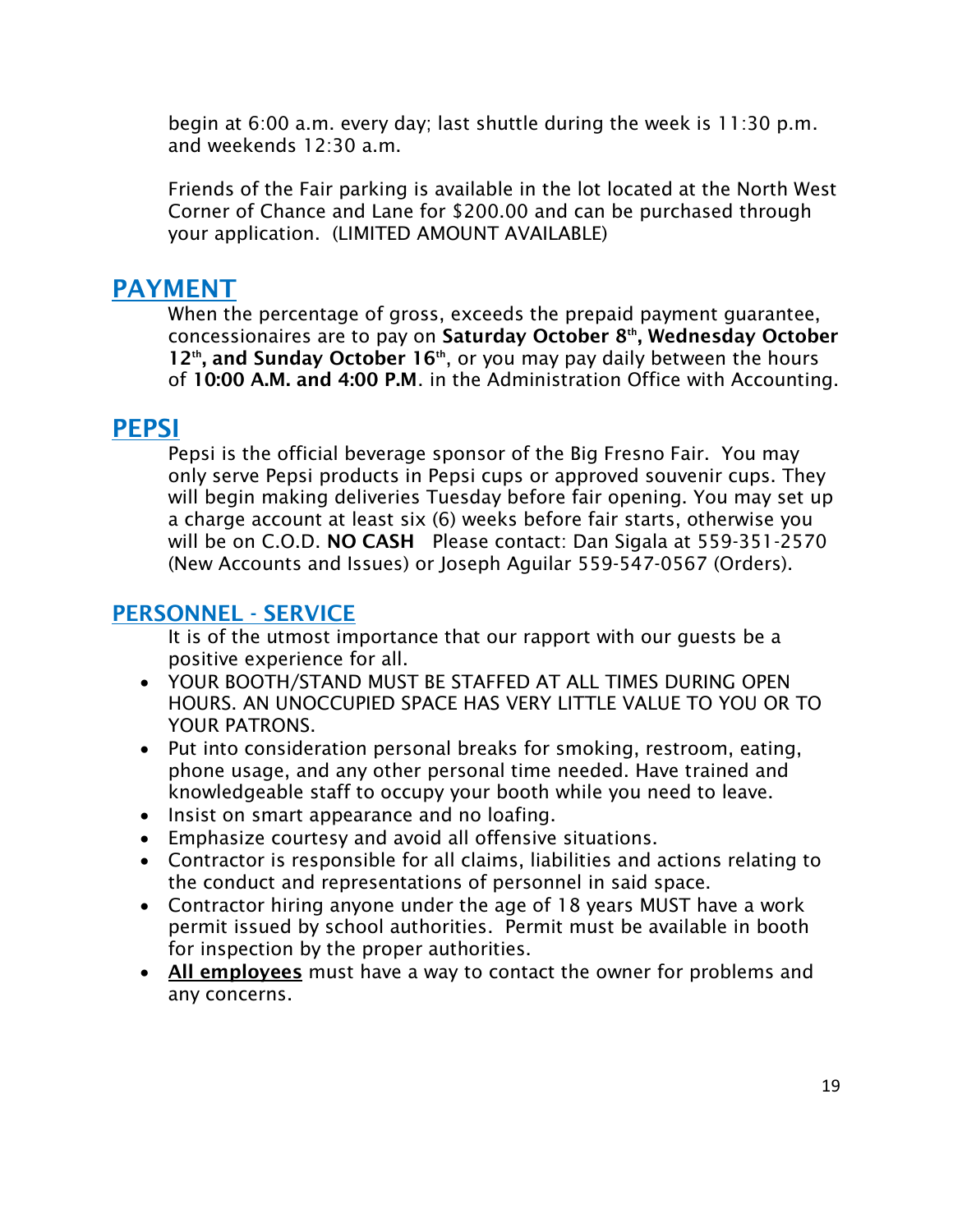### POINT OF SALE (P.O.S.) SYSTEMS

We will allow P.O.S systems on a case by case basis. You will be required to get in contact with the Vendor Office and request permission prior to arriving to fair.

- Cash drawer must be linked to the register and automatically open and close with each transaction.
- Compulsory drawer closure.
- Concessionaire will not work from an open cash drawer.
- Must have dual customer display. Customer must be able to view their total.
- Registers MUST be positioned so customer can view total at all times.
- Receipt printer is mandatory.
- Each customer must be given a receipt.
- "NO SALES" are prohibited.
- Concessionaries will be responsible for backup registers. Each back up will be given an ID number and must be reported daily.

### PRE-FAIR CONCESSIONS

Any concession stand that wants to open before the Fair actually starts must have permission from Vendor Office. Registers must be checked in before you open and fees will be paid on the regular percentage on your contract. Please call Vendor Office to sign up to have registers checked in.

#### PROPANE

Propane is available to purchase during the fair. Price will be determined and given prior to opening day of fair. You are responsible to take your tanks to the maintenance department to be filled. Closing day propane is only available until 3:00 p.m.

#### RECYCLING POLICY

The Big Fresno Fair has embarked on an aggressive recycling program in an effort to address environmental concerns. We are committed to doing our part to insure a clean, environmentally safe world for future generations to enjoy and we need your cooperation!

All vendors are required to breakdown (flatten) all cardboard boxes and place them beside the designated trash dumpsters behind the buildings or beside your stands for easy pick up each day.

Use of polystyrene (Styrofoam) is prohibited for all concessionaires. (There is a biodegradable recyclable polystyrene available at most wholesale & retail stores.)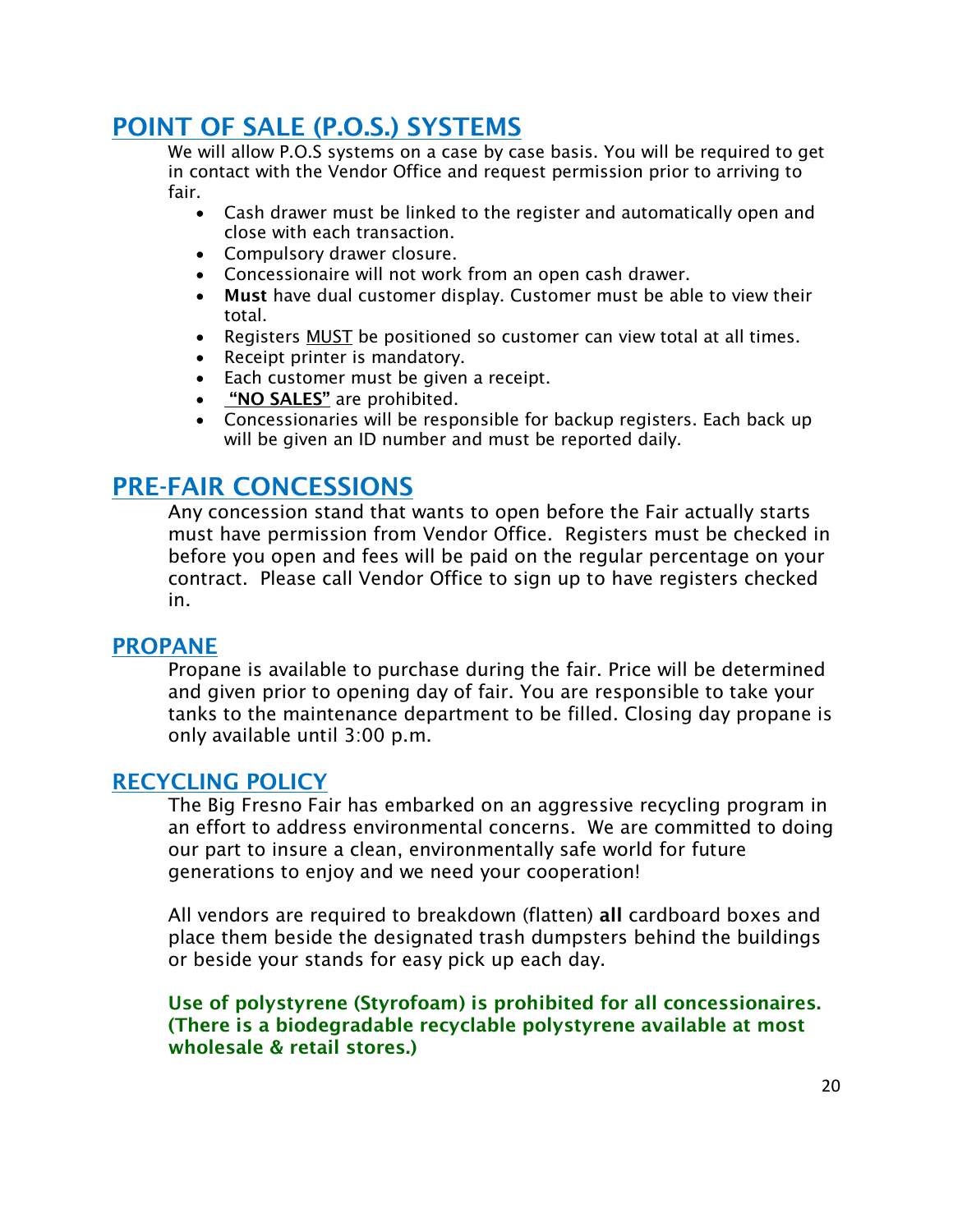Polystyrene (Styrofoam) packing/shipping materials will need to be removed from the grounds by the vendors. It will not be allowed to be disposed of on grounds. Polystyrene foam or Styrofoam packaging products are an environmental hazard when they escape into the ground. Please do your best to request the use of biodegradable or water-soluble packaging material from your manufacturers.

We ask that you steer away from handing out plastic bags and use recycled content paper bags instead for your customers if at all possible.

*ANY VENDORS FOUND TO NOT BE ADHERING TO THE MANDATORY RECYCLING POLICY WILL BE PUT ON WRITTEN NOTICE FOR THE FIRST VIOLATION AND YOUR BOOTH SPACE FOR 2022 MAY BE IN JEOPARDY. FINES WILL BE IMPOSED IF NECESSARY. LET'S ALL WORK TOGETHER!*

#### RV/STOCK TRUCK

All RV's will be place by Camp Host. RV spaces are extremely limited. Food concessions are given priority. An RV Camp Host will be on grounds throughout the Fair. The Camp Host can be contacted through any RV lot gate attendant. Any issues that arise regarding the campgrounds will be addressed by the Camp Host.

Stock trucks with sleeping quarters in them will be placed on the opposite side of the fence in the Butler parking lot, and allowed to plug into, if available, one 110 outlet for electrical only. Water and sewer will not be available. If you would like to be placed inside the RV lot with full hookups, you will be required to pay the full RV price.

Vendors will be responsible for your animal's business, and any kind of TRASH left in your RV space. If you leave anything behind you will be charged a cleanup fee of \$250.00.

RV VISITORS/GUESTS In an effort to keep RV lot secure during the fair any vendor requesting a guest into the RV lot they must ask permission prior. RV owner will need to provide names of guest to camp host. Guests must check in to sign in and out with the RV camp host. They will need to provide who they are visiting and will be provided a temporary RV lot badge. Any issues or problems that occur will be held the responsibility of the RV owner.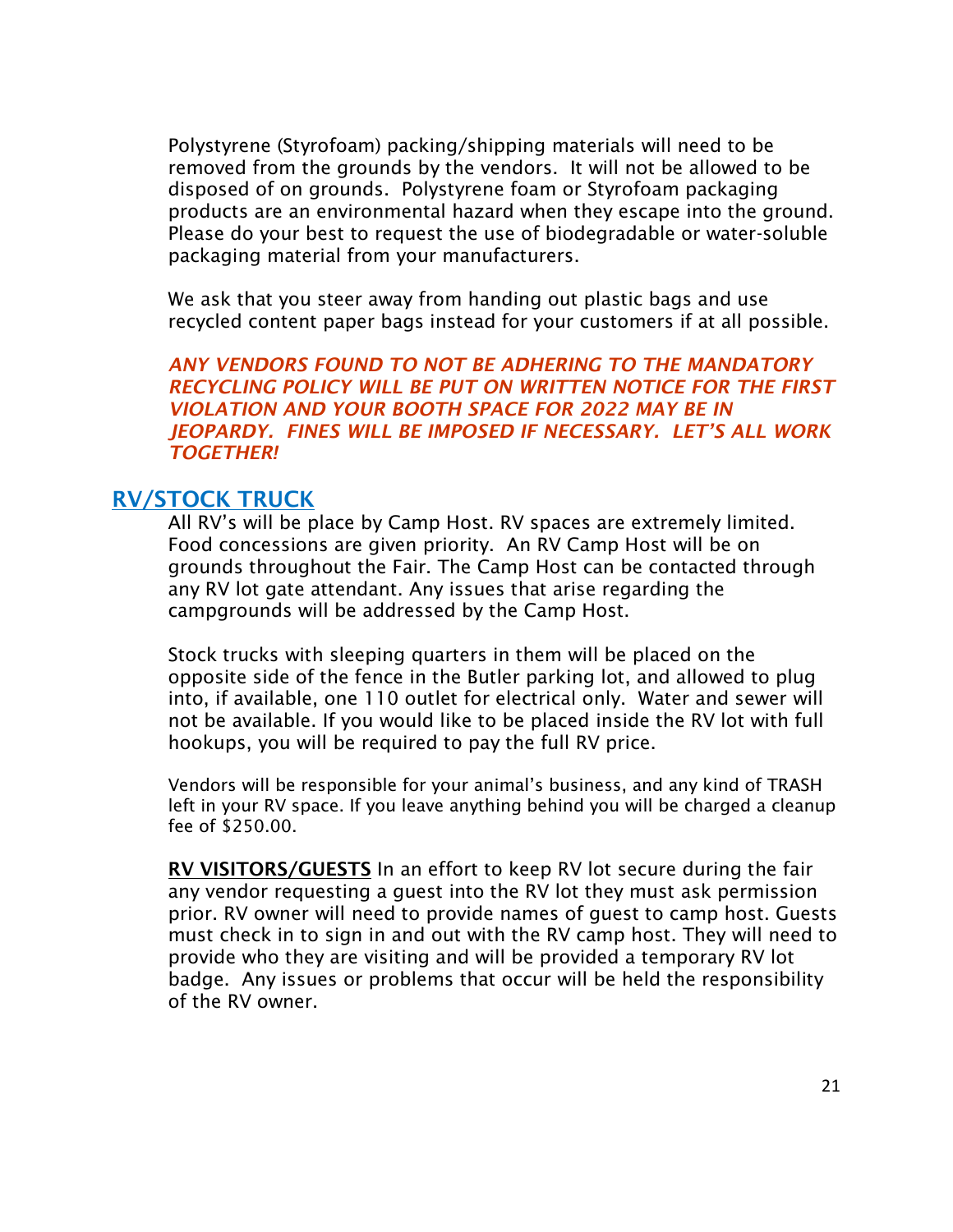### SEASON PARKING & SEASON ADMISSION

Season admission passes are \$48.00.

#### SENIORS' DAY

Seniors' day is October 10, 2022. ALL vendors must be open and ready to operate by 10 a.m. There are no exceptions. All vehicles must be off grounds by 9:00 a.m.

### SERVICE ANIMALS

### Sorry pets are not allowed

Service animals are trained working animals, not pets. \*

State and Federal law prohibits all animals, except for service animals, in grocery stores, restaurants, and other food establishments where food is being served, sampled, and sold, such as fairs.

The Americans with Disabilities Act (ADA) authorizes the use of service animals in a food establishment ONLY for the benefit of the individuals with disabilities. A service animal is a dog that is specifically trained to do work or perform tasks for people with disabilities. If you have a question regarding the use of a service animal in this fair, please speak with a member of management. \*Dogs and pets whose function is to provide comfort or emotional support DO NOT qualify as service animals according to the ADA.

#### SHIPPING AND RECIEVING

Shipping and Receiving is open Monday thru Saturday 9:00a.m. until 3:00 p.m. Generally United Parcel Service and Federal Express deliveries arrive between 9:00 A.M. and 11:00 A.M. The deliveries are dropped off behind the Commerce Building (Westside). The responsibility ultimately rests with you for knowing you are expecting deliveries. You may check with the shipping and receiving office staff to verify if attempts have been made by the delivery companies. To expedite our attempts of notification, please notify your senders to include your exhibit booth number (i.e.; C-201). The name on the address label should be the same as that on your contract. All packages are your responsibility to be picked up; Fair will NOT be delivering small packages or mail. If a large order will be delivered please make prior arrangements with fair staff if assistance is needed with a golf cart or forklift. If you will need a forklift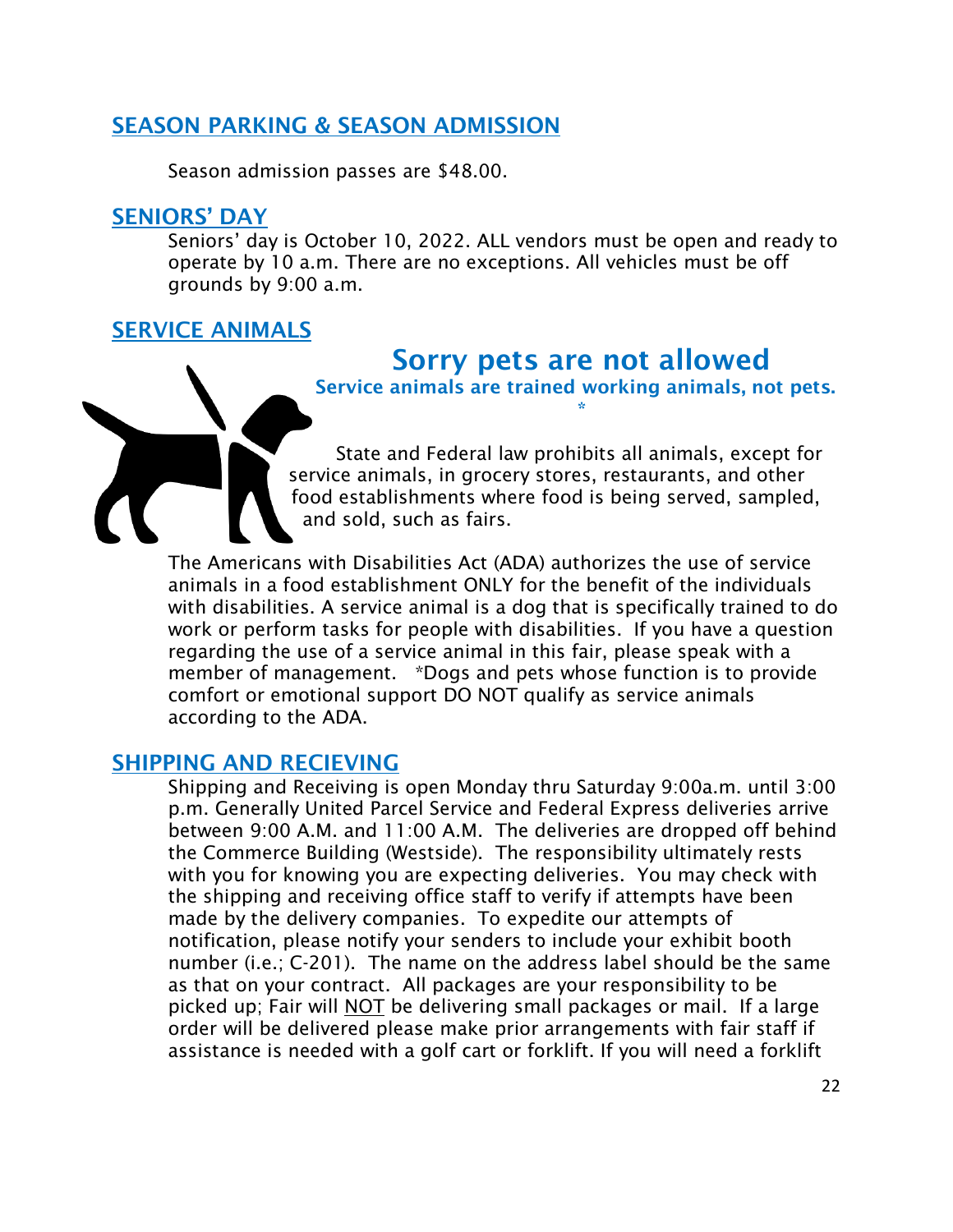to move your product around during fair time, it will be a fee of \$50.00 per occurrence.

If any product is coming before the fair, make sure it is properly addressed and leave notice in the Vendor office. All products that you are requesting to be shipped from the Fresno Fair after closing day must be picked up by 12:00 P.M. October 17, 2022.

#### PLEASE NOTE PROCEDURE CONCERNING C.O.D. DELIVERIES

You may leave checks or Money Orders with the supervisor in the shipping office located at the rear of the Commerce Building, prior to parcel arrival. WE WILL NOT ACCEPT CASH.

#### **SIGNS**

Fresno Fair stand numbers and pricing signs must be readable instantly. Nothing is to be placed in front of cash register. Sign(s) must show whether tax is included or not in the price shown.

All signs, banners, or posters MUST be professionally made, neat in appearance and placement must meet the Big Fresno Fair guidelines. NO HAND WRITTEN SIGNS WILL BE ALLOWED

All signboards, signs, sign letters, electrical fixtures, and plumbing fixtures (except those furnished by the contractor) are the property of the Big Fresno Fair and are not to be removed. Any such items missing during the 12 days of the Fair will be charged to the contractor occupying the space.

### SKIRTING FOR MOBILE UNITS

All portable concession trailers must have proper skirting to cover from the bottom of stand to the ground.

#### SMOKING POLICY

The Big Fresno Fair is a SMOKE FREE FAIR. There will be no smoking on the grounds except in designated smoking areas. Positively NO smoking will be allowed in any booths. Violation notices will be given if anyone is caught smoking in booths. There is no smoking allowed within 20 feet of any building doors.

The following are designated smoking areas (subject to change)

 $\circ$  WINE GARDEN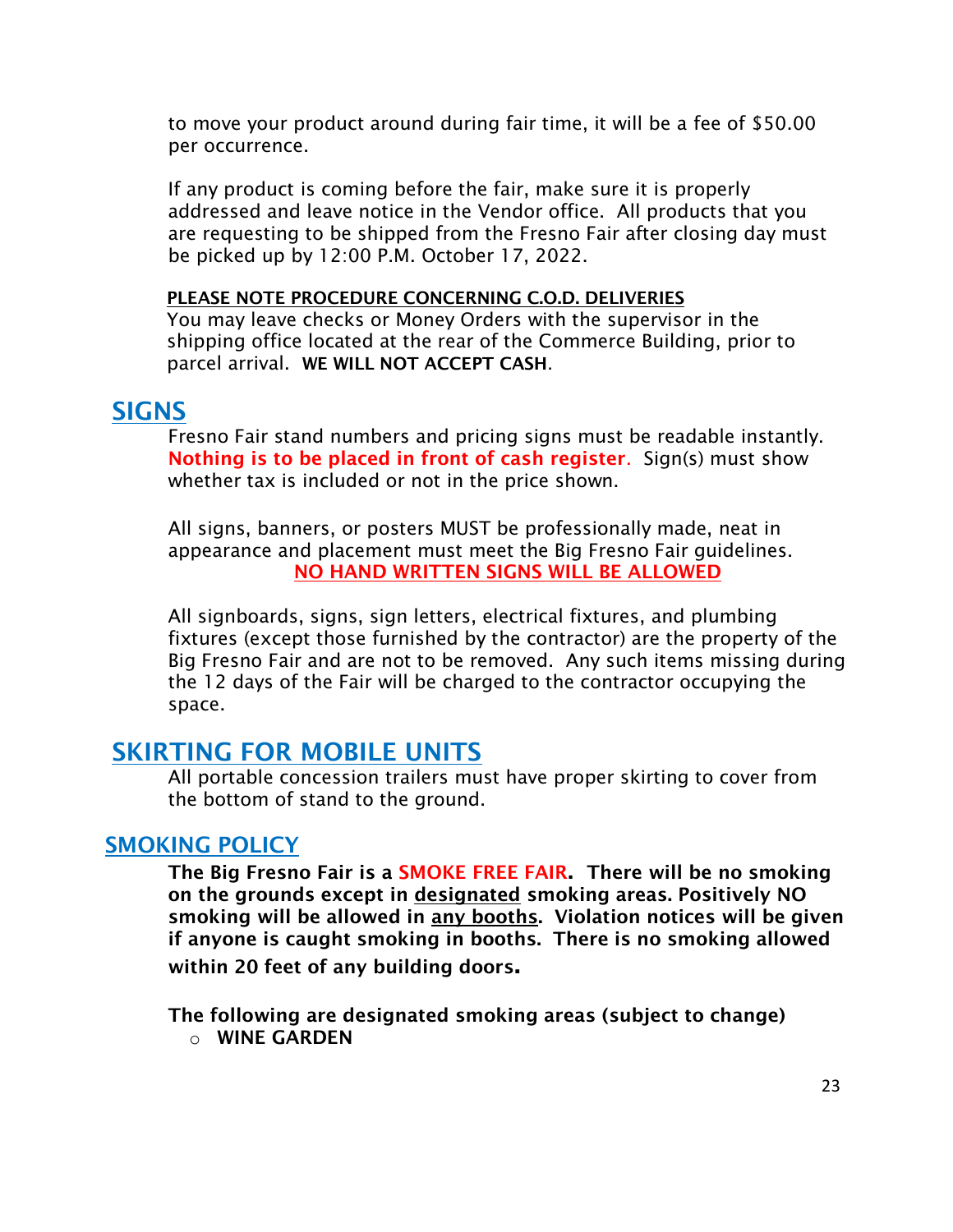- o SPORTS ZONE
- o STARTERS SPORTS BAR
- o CRAFT BREW COURT
- o AREA SOUTH OF PAUL PAUL THEATER
- o GRANDSTAND (Except for areas established for non-smoking)
- o \*VENDORS\* BEHIND COMMERCIAL BUILDINGS (Designated by Building Supervisor)

### SOUND DEVICES & FLASHING LIGHTS

Radios, television sets, loud speakers, amplification systems, musical instruments, etc., are subject to the approval of the Vendor Office. If used, they must be so controlled as not to interfere with other contractors. The use of amplification systems is a privilege. All music will be monitored by Fair Management. You will get 1 warning before losing the privilege to play music in your booth/stand. No flashing lights, strobe, sirens, or lights that cause a disturbance.

### SPONSORSHIPS AND THIRD PARTIES

Contractor may not enter into any sponsorship/promotional partnerships(s) or marketing initiative(s) where a sponsor/third party receives advertising or promotional consideration without obtaining, annual written approval from Fair Management. Contractor must submit a plan six (6) months prior to each annual Fair in writing, for review by Fair Management.

#### **STAKES**

Absolutely no stakes are allowed to be placed into the ground (asphalt, dirt, grass, cement or brick) without prior approval of management. Anyone who does so will be responsible for any damages and repair.

### SUBLETTING

#### SUBLETTING OF SPACE BY A VENDOR IS NOT ALLOWED AND WILL RESULT IN A \$1,000 FINE, CLOSURE OF BOOTH, AND YOU WILL NOT BE ASKED TO RETURN IN THE FUTURE.

Booth Space is to be used solely by the company or persons and for the product stipulated in the contract.

### TAX RATE

Tax rate for Fresno is 8.35%

### THEFT

Security is on grounds 24 hours a day in all areas. However, it is impossible for them to be everywhere all the time. Plan to lock up or remove any valuable items which may be carried by hand. Also, small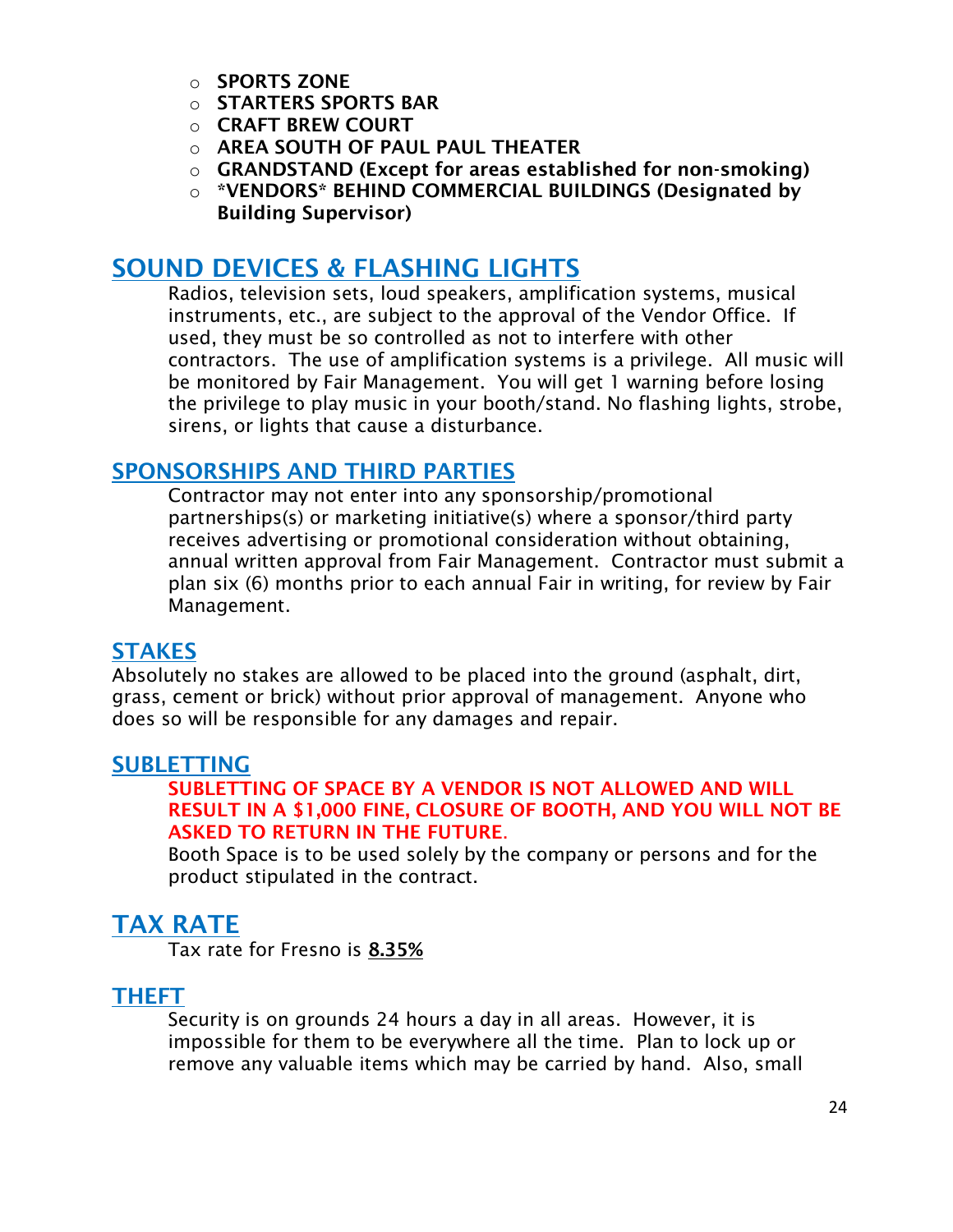items should be placed to the rear of the booth or under counters each night. On closing night, security will not be provided in buildings after 1:00 A.M.

IF THEFT OCCURS, PLEASE CONTACT THE FAIR OFFICE IMMEDIATELY, SO A REPORT MAY BE FILED AND SECURITY AND THE POLICE NOTIFIED.

#### TIP CUPS/JARS

NO jars, cups, decorative items to give the incentive of customers leaving a tip is allowed. A tip jar may be left away from public eye in case a tip is given but must be put away immediately after.

#### **TRASH**

Please do not throw or sweep trash into the aisles/streets. Trash containers are provided for this purpose in or near all areas and buildings. Breakdown boxes and stack them outside neatly at you're stand. All cans must be emptied each night for early morning pick up. Vendors should keep their areas neat and clean during open hours and swept nightly at closing time.

#### WORKING CREDENTIALS

Working credentials will be in books of 12 tickets. Each ticket is good for any day of the fair. Books will sell for \$24.00 each or a photo badge for \$15.00. Any books over the maximum of 6 will be sold for \$60.00 a book. Individual tickets may be bought for \$6.00 each. These working credentials are not for "be back customers", friends, relatives, etc. They are for working staff only. The office put on your contract what you bought last year. Misuse or resale of these tickets is strictly prohibited and doing so will be cause for cancellation of your contract. Your cooperation with this will help us keep costs down for the fair and all vendors. If a photo ID badge is purchased and lost, a new photo ID badge must be issued for an additional \$15.00. The Photo ID badges are required for vendors staying in RV Lots. NO EXCEPTIONS. RV photo ID badge is good for entry into the fair. The photo ID badge will eliminate the need to stand in line to wand. Tickets will still require the need to stand in line and be wanded. WFA badges are acceptable as admission to the fair only, not RV lots.

CREDENTIALS WILL NOT BE GIVEN OUT WITHOUT ALL FEES BEING PAID IN THE VENDOR OFFICE.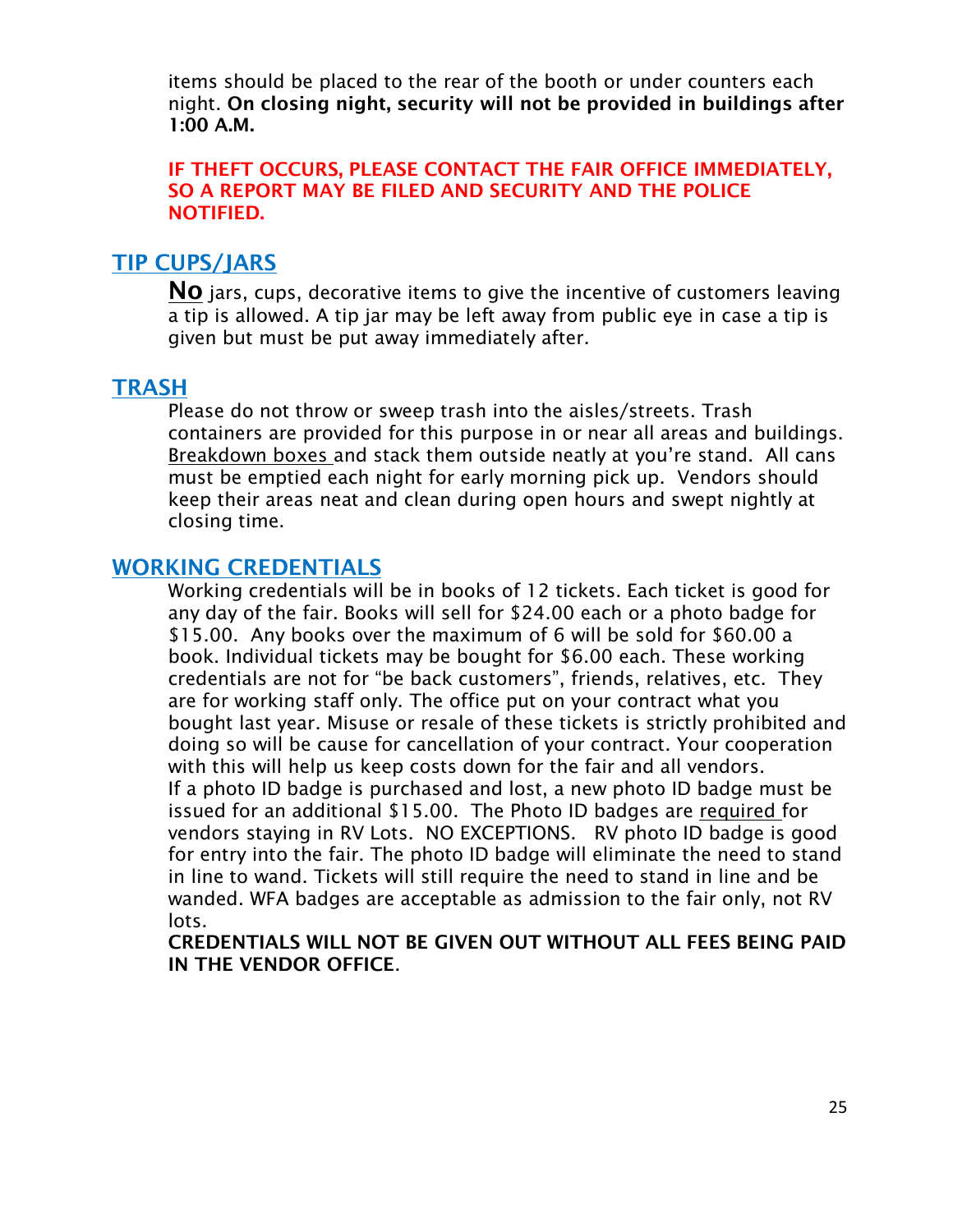# THINGS TO REMEMBER & SHARE WITH STAFF

- Every guest should expect to receive a high standard of food and beverage delivery.
- Guests should walk up to an attractively decorated clean stand.
- Employees are focused on guests, not themselves.
- Guest is greeted with eye contact and a friendly greeting from an appropriately attired employee or volunteer.
- There is a display of products in view.
- Guest is told about other items to purchase.
- The correct price is posted, collected, and/or rung up on register in view of guest.
- Items are purchased from a well-organized stand.
- Items cooked and presented in a consistent manner.
- Guest receives exactly what was ordered attractively presented or wrapped.
- Drinks are served with lids and straws.
- Guests receive hot items hot and cold items cold.
- Standard expectation that food is fresh and tastes good.
- Complete satisfaction guaranteed or item exchanged or money back in same form as original.
- At end of transaction thank customer for business and wish a good experience.
- Seating is clean and attractive (Places to sit: Blue Moon Yosemite Station, Sports Zone, Wine Garden, Starters Sports Bar, Mexican Heritage Patio park, Craft Brew Court and Food Truck Alley).
- Condiments and napkins easily located in a clean area
- Atmosphere includes lights, color, and/or plants (whenever possible)
- Health department rules and regulations followed
- Proper personal hygiene practiced by all employees
- Food is not given as a commodity
- Emphasis is on the complete guest experience being memorable and pleasant

# BIG FRESNO FAIR VIOLATION POLICY

Any violation having to do with money not being properly handled or reported by either the concession owner or his employees is grounds for immediate expulsion from the fair and will have a serious bearing on your invitation to return as a concessionaire in the future.

A violation includes, but is not limited to, non-compliance with any of the following: